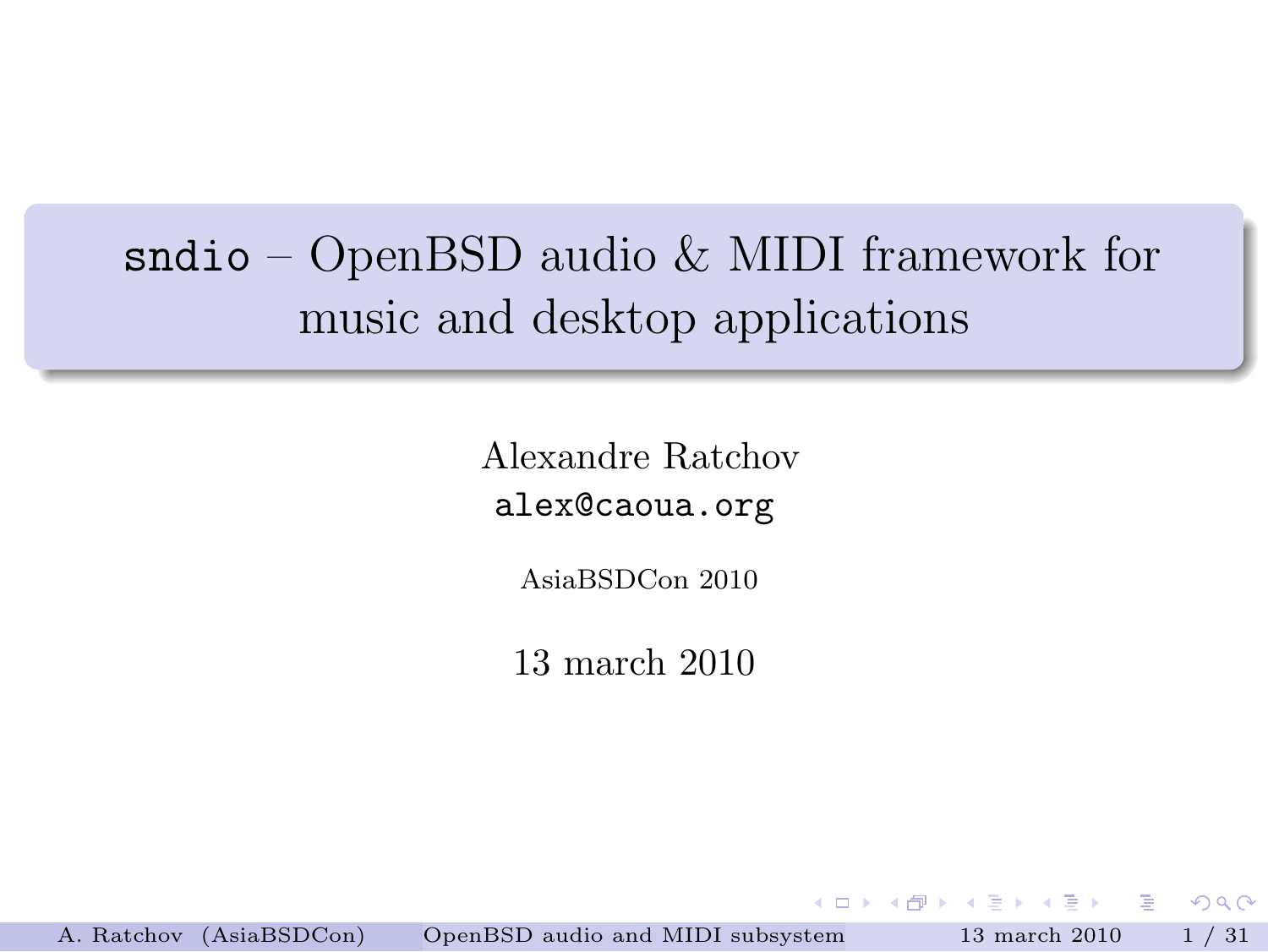# Outline



### [The problem to solve](#page-2-0)

- [Introduction](#page-2-0)
- [Purpose of the audio & MIDI subsystem](#page-5-0)
- [The problem to solve : goal](#page-6-0)

### [Design choices](#page-11-0)

- [Kernel vs. user-space implementation](#page-11-0)
- [Formats & algorithms to support](#page-15-0)

### 3 [Architecture and implementation](#page-16-0)

- [Audio server](#page-18-0)
- [Synchronization & MIDI control](#page-22-0)

## **[Examples](#page-25-0)**

### **[Conclusion](#page-31-0)**

 $QQ$ 

**ADAMENABY**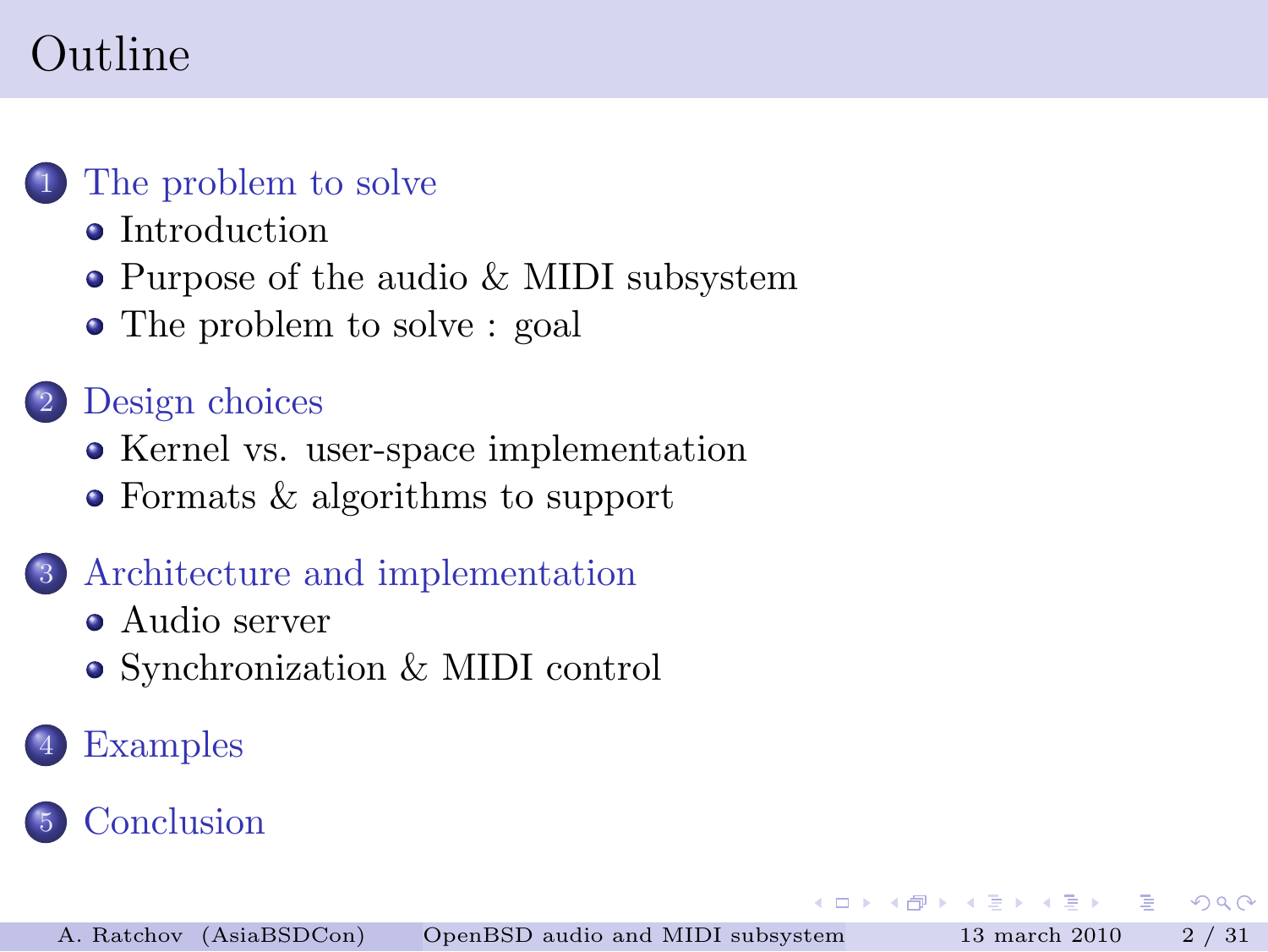## Introduction

A. Ratchov (AsiaBSDCon) [OpenBSD audio and MIDI subsystem](#page-0-0) 13 march 2010 3 / 31

重

<span id="page-2-0"></span> $2990$ 

 $4$  ロ )  $4$  何 )  $4$  ミ )  $4$   $\pm$  )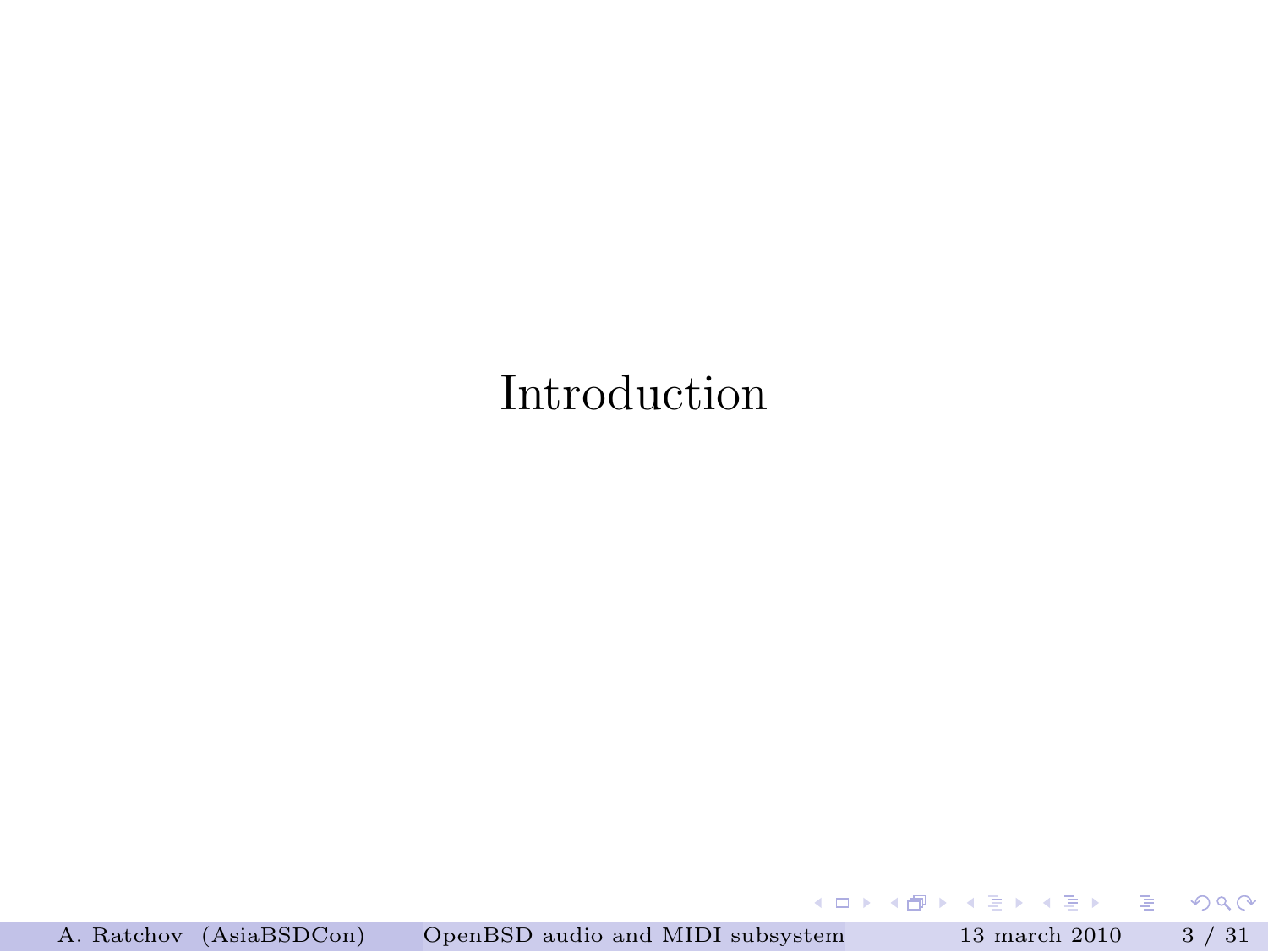- Sequence of samples at *fixed rate*.
- Played or recorded by the audio interface.
- $\bullet$  Full-duplex : *n*-th sample played while *n*-th sample recorded.

#### **Consequences**

- Clock source (each sample is a clock tick).
- Can be streamed (samples can be buffered).

 $\Omega$ 

 $\left\{ \bigcap_{i=1}^{n} x_i \; : \; i \geq 1 \right\}$  ,  $\left\{ \bigcap_{i=1}^{n} x_i \; : \; i \geq 1 \right\}$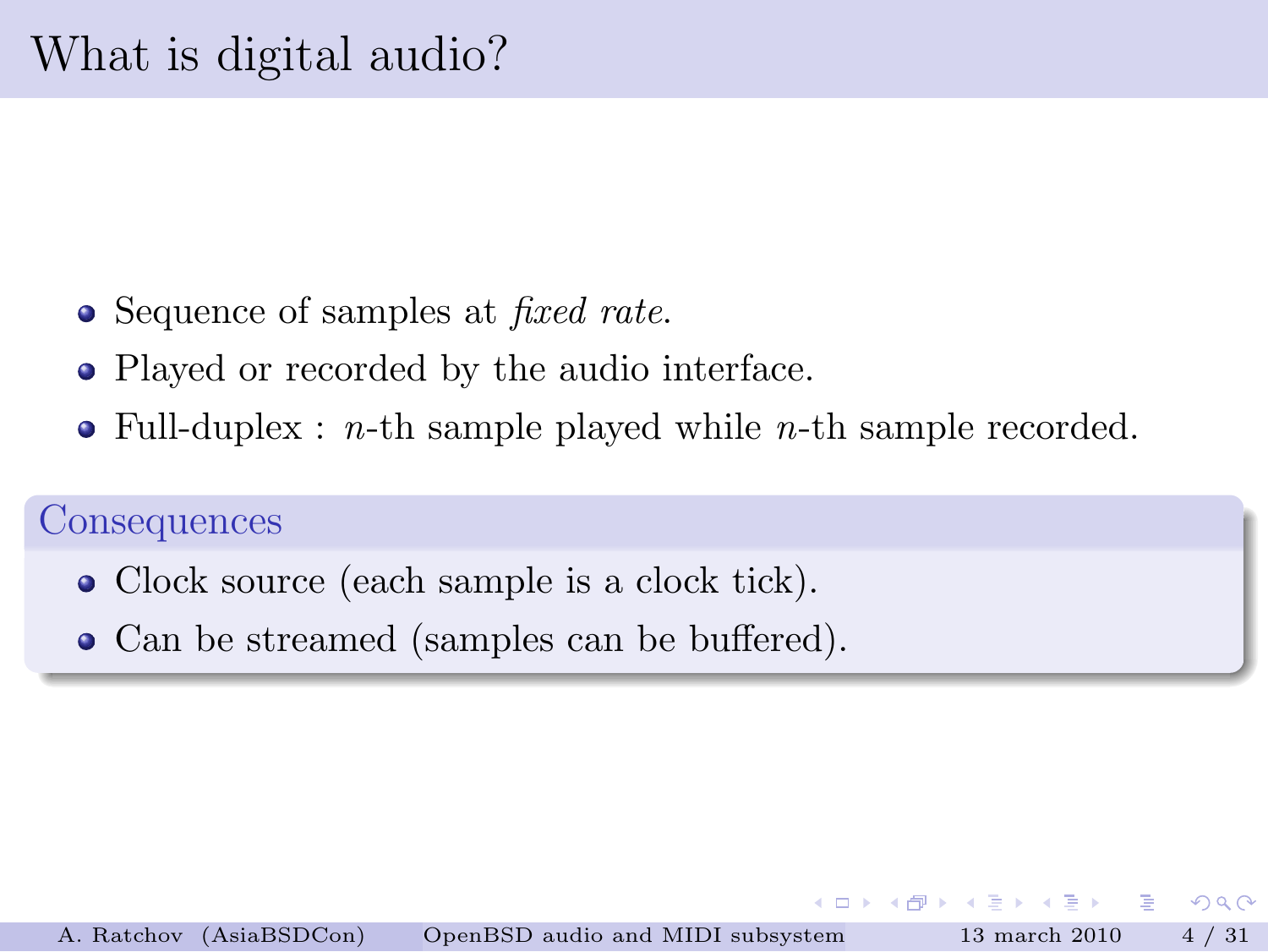- Slow unidirectional serial link.
- Transmits events to control audio (start, stop, volume).
- Standardized in 1985, used by most professional audio equipment.
- Real-time (i.e., events are processed immediately).

#### **Consequences**

- Not a clock source, but can carry clock ticks.
- Usable to control audio (start, stop, volume).

 $2Q$ 

 $\left\{ \left\vert \mathbf{a}\right\vert \mathbf{b}\right\}$  , and  $\left\vert \mathbf{a}\right\vert$  is a set of  $\mathbf{b}$  is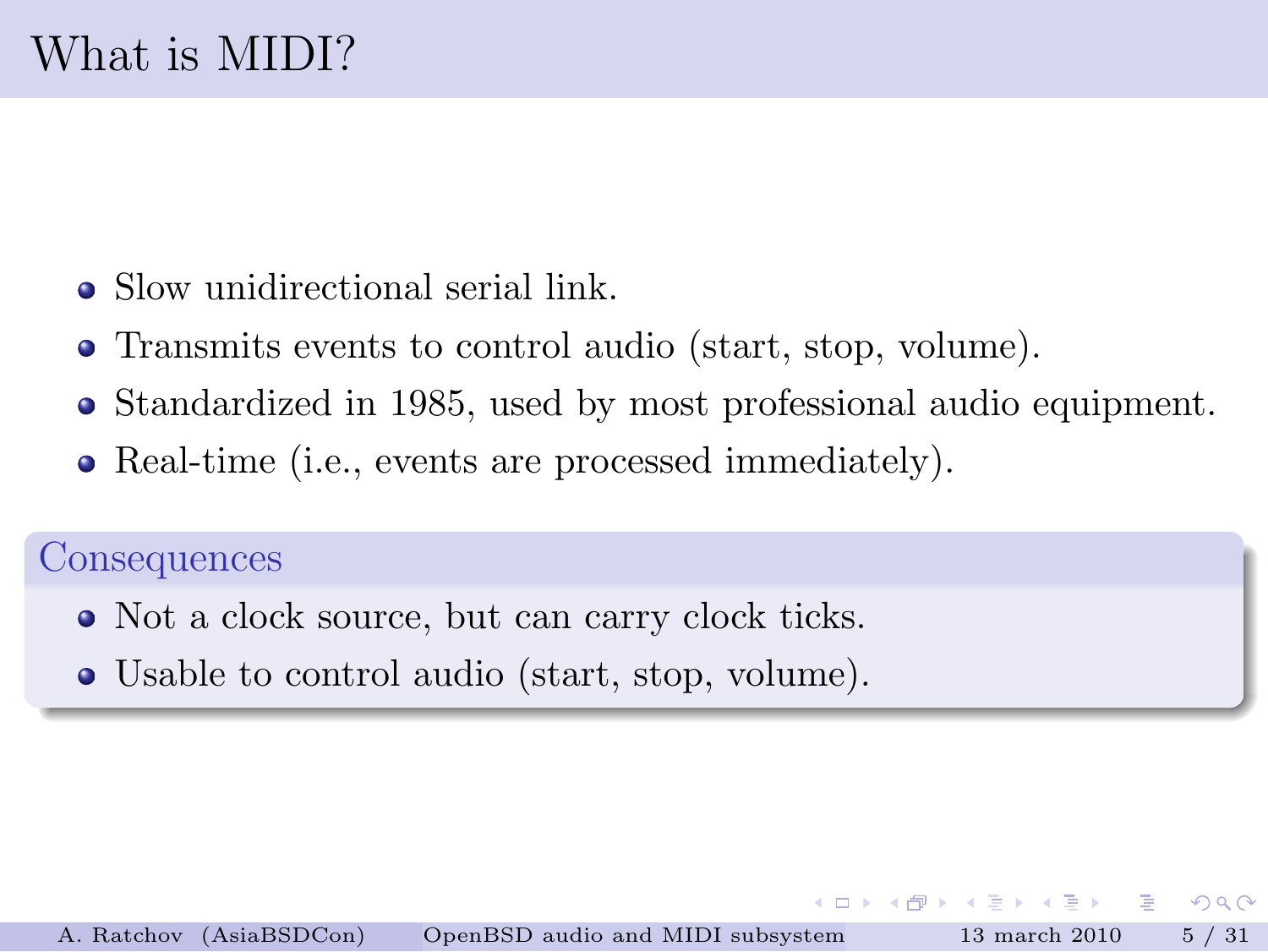# Purpose of the audio & MIDI subsystem



- Fill the gap between the software and the hardware.  $\Rightarrow$  Format conversions, resampling.
- Allow multiple programs to use the hardware concurrently.  $\Rightarrow$  Mixing, splitting hardware in subdevices.
- Allow multiple programs to cooperate.
	- $\Rightarrow$  Synchronization, communication between programs.

<span id="page-5-0"></span> $\Omega$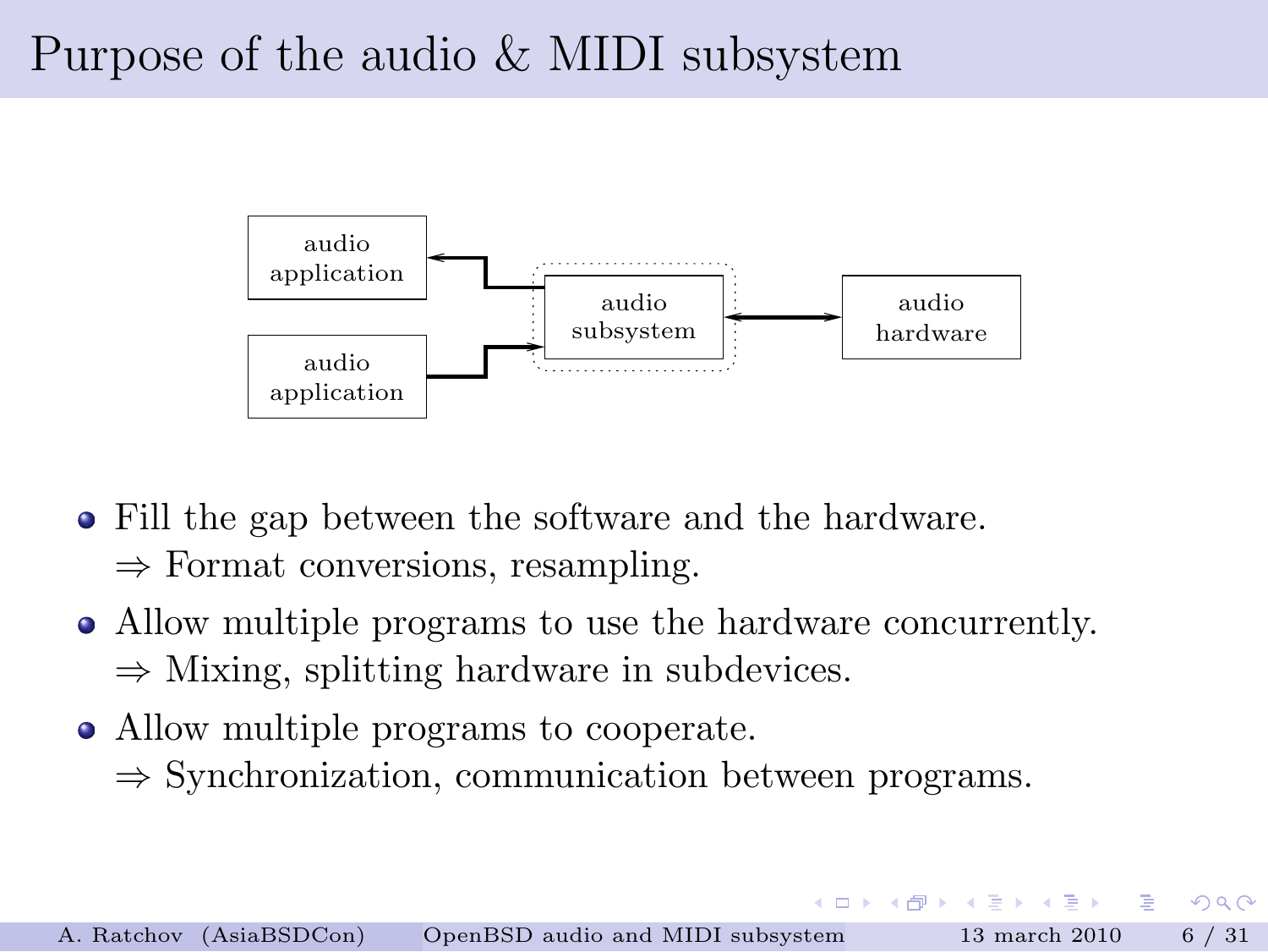## The problem to solve

<span id="page-6-0"></span> $QQQ$ 

 $4$  ロ )  $4$  何 )  $4$  ミ )  $4$   $\pm$  )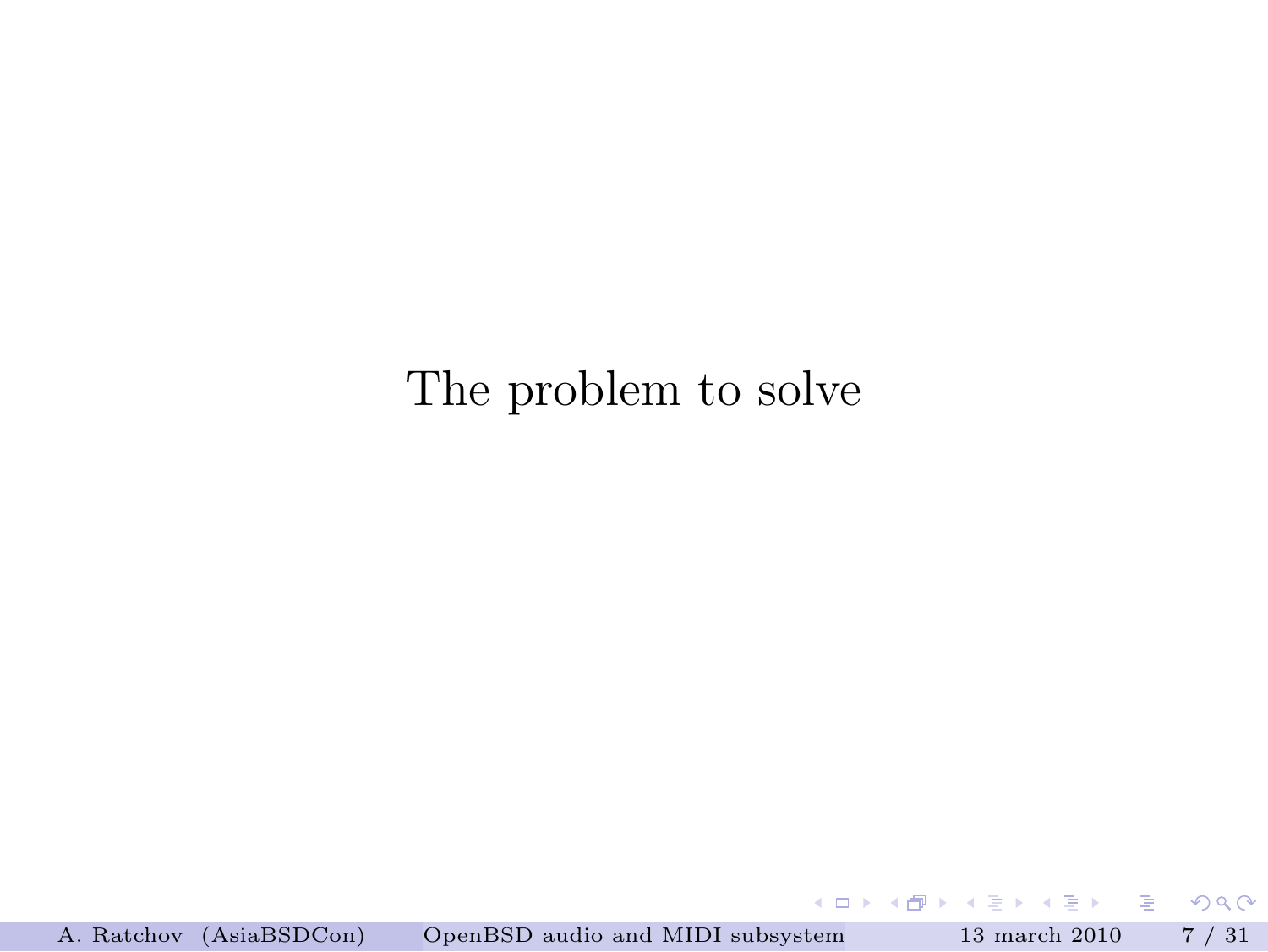- Application may not support hardware parameters.
- Two programs may not support common parameters at least one of them requires conversions.

 $(0,1)$   $(0,1)$   $(0,1)$   $(1,1)$   $(1,1)$   $(1,1)$ 

**Single Street** 

 $\Omega$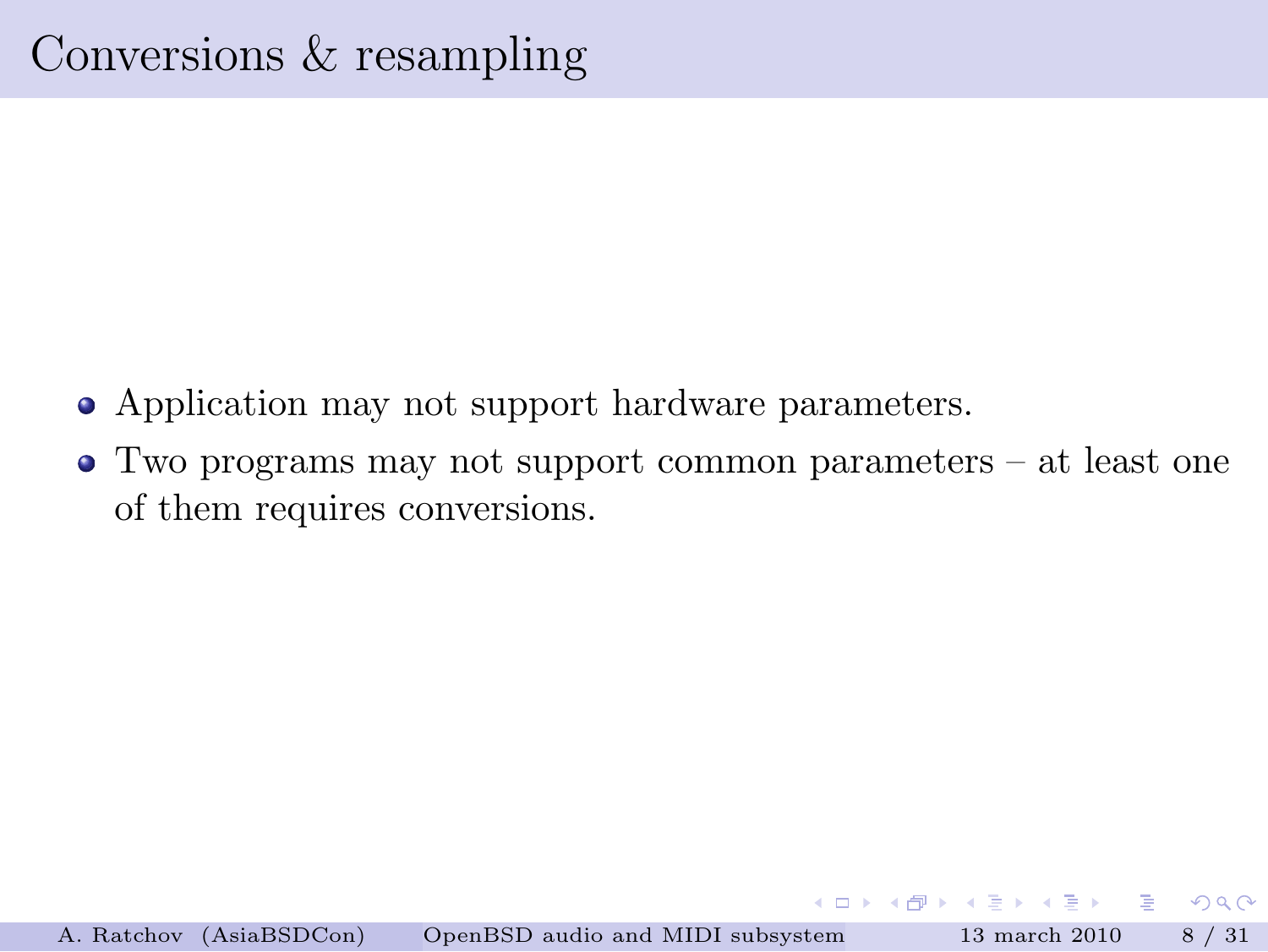Using a 4-channel card as two independent stereo cards.

### Example

- Headphones (channels 0,1) for telephony.
- Speakers (channels 2,3) for music.

Remark : mixing two streams is trivial at this stage.

 $\sqrt{m}$   $\rightarrow$   $\sqrt{m}$   $\rightarrow$   $\sqrt{m}$   $\rightarrow$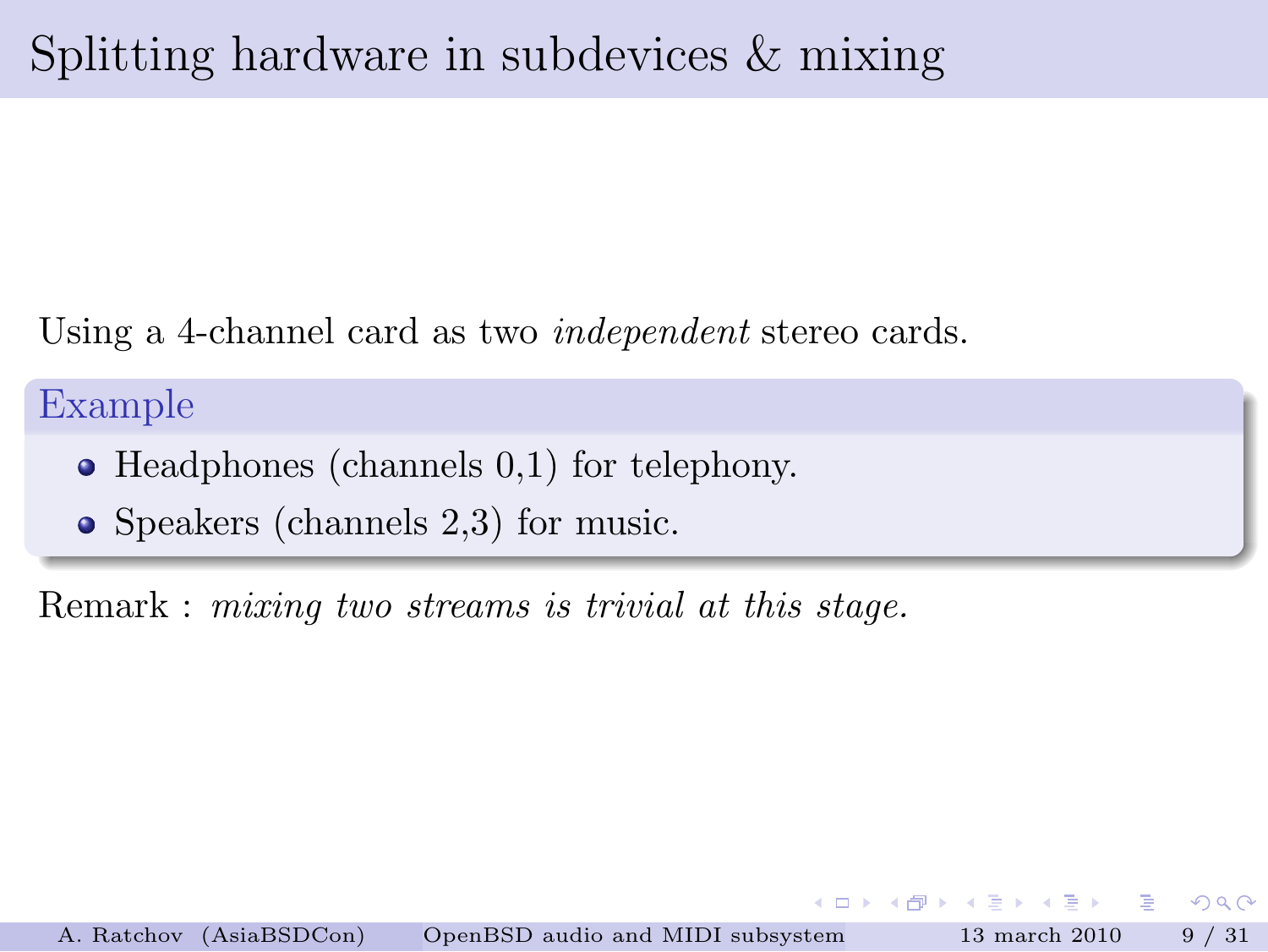Unix philosophy

"Write programs that do one thing and do it well. Write programs to work together."

— Doug McIlroy

 $\sqrt{m}$   $\rightarrow$   $\sqrt{m}$   $\rightarrow$   $\sqrt{m}$   $\rightarrow$ 

To work together, audio programs must:

- Be synchronized.
- Communicate.

 $\Rightarrow$  This is the role of audio and MIDI subsystems.

œ.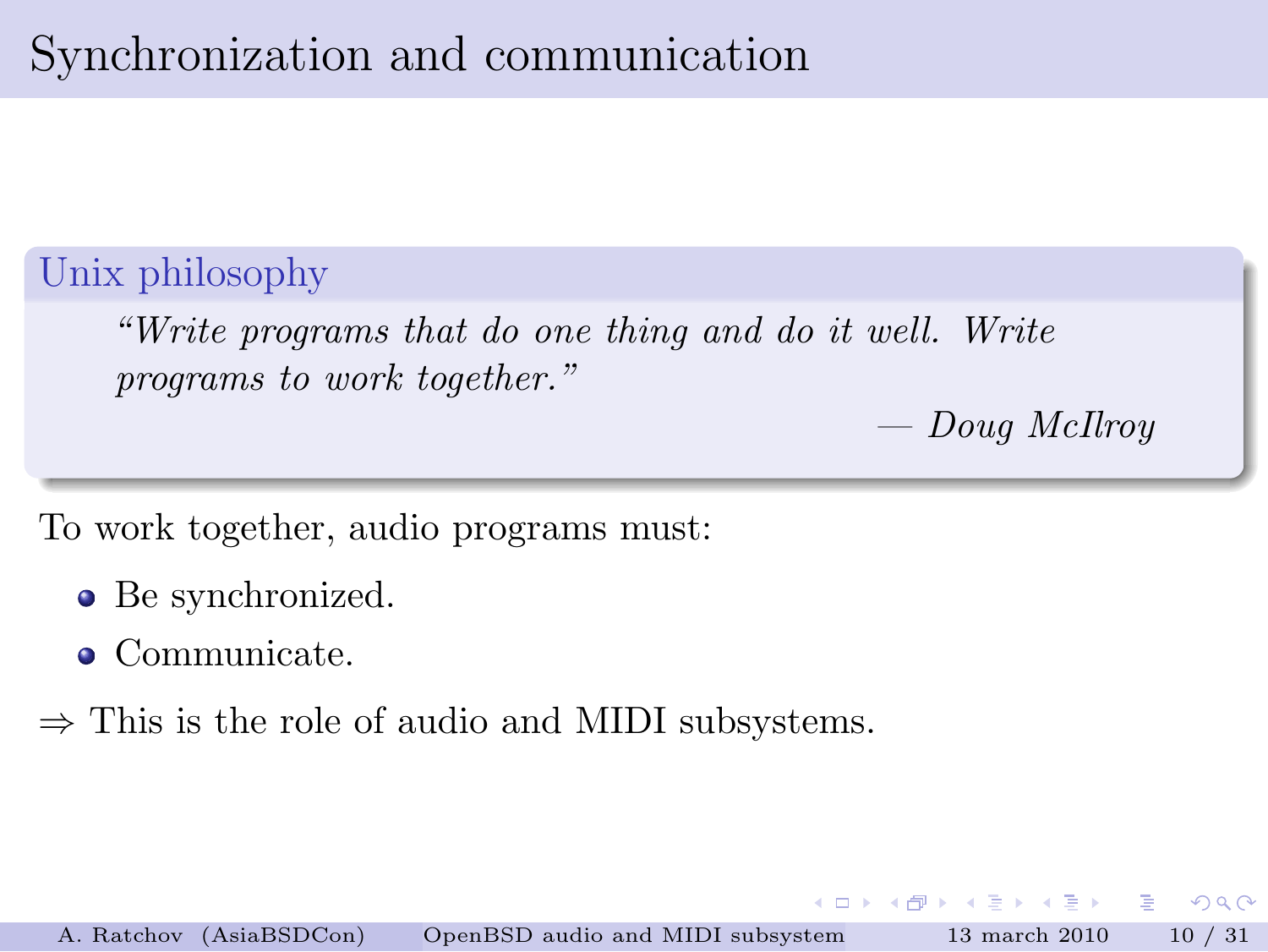# Fault tolerance and correctness

- Error recovery
	- $\triangleright$  Effects of transient errors must be transient e.g., a load burst may not cause a program to go out of sync.
- Isolation
	- ► Error in one program should break no other program.
- Correctness
	- ▶ Complicated architecture leads to bogus implementation.
	- ► Complicated APIs are misused and lead to broken programs.
	- ► Complicated tools are misused and lead to broken configurations.

 $\equiv$   $\cap$   $\cap$ 

 $\mathcal{A} \oplus \mathcal{B}$  and  $\mathcal{A} \oplus \mathcal{B}$  and  $\mathcal{B} \oplus \mathcal{B}$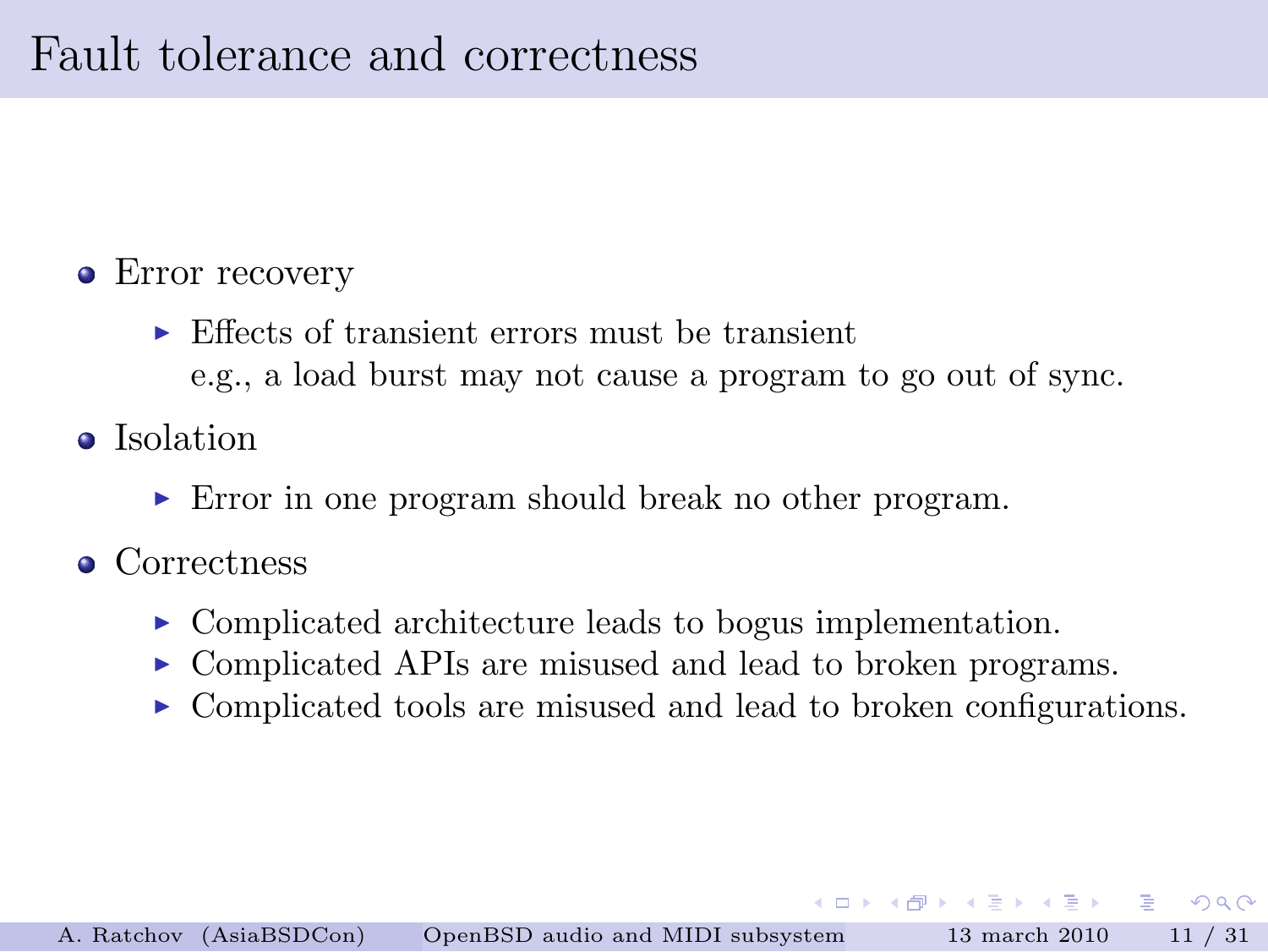## Design considerations

A. Ratchov (AsiaBSDCon) [OpenBSD audio and MIDI subsystem](#page-0-0) 13 march 2010 12 / 31

イロト イ押ト イヨト イヨト

<span id="page-11-0"></span> $\equiv$  990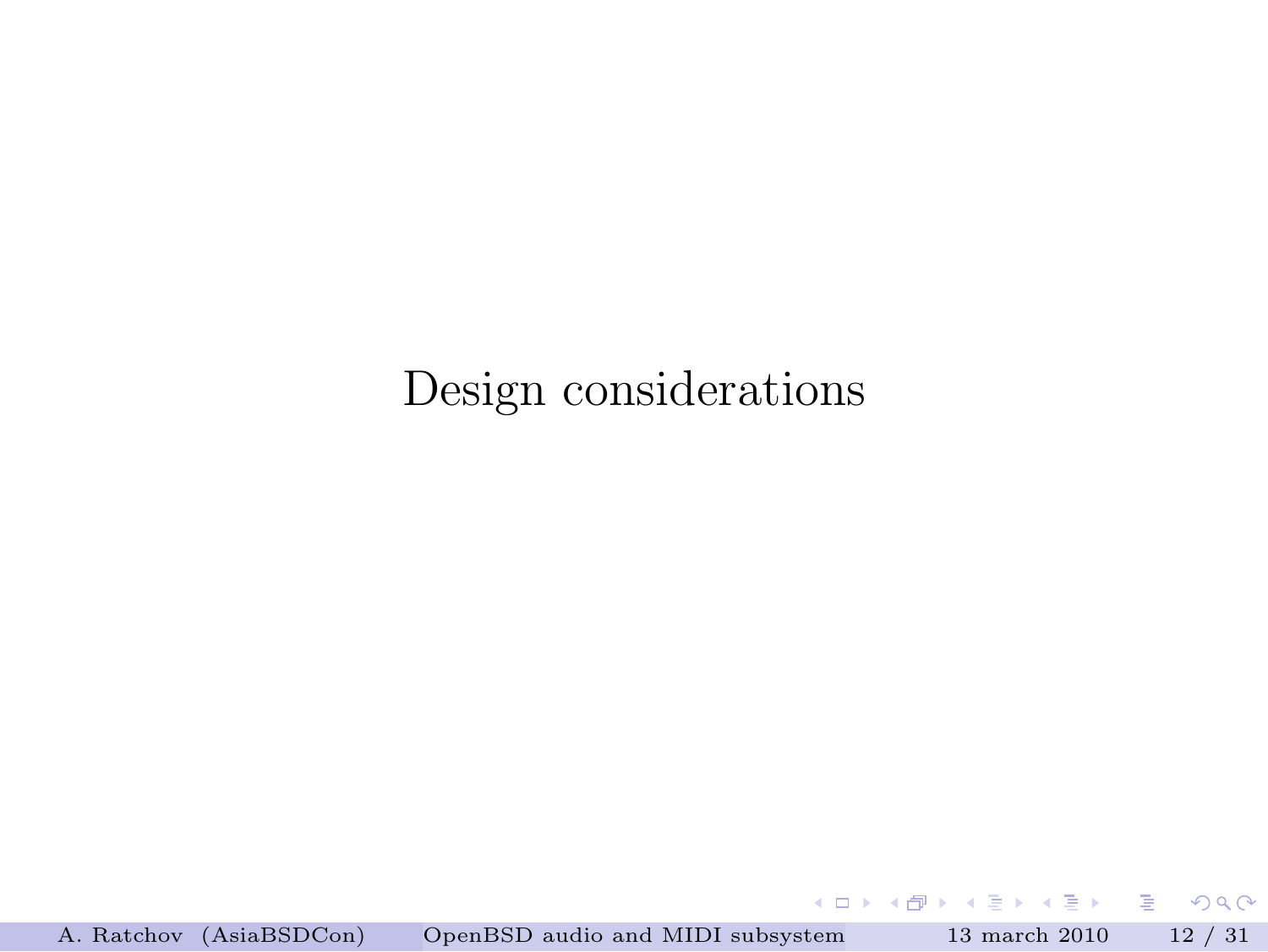### Performance

CPU time consumed  $-$  e.g., how many CPU cycles to compress a file.

#### Responsiveness

Latency in processing events  $-e.g.,$  how long it takes to read a block from disk.

#### For any audio subsystem:

- The CPU usage is negligible.
	- ⇒ Performance is not a concern.
- Delays causes the sound to stutter.
	- $\Rightarrow$  Responsiveness is of first importance.

 $\mathcal{A}$   $\mathcal{B}$   $\rightarrow$   $\mathcal{A}$   $\mathcal{B}$   $\rightarrow$   $\mathcal{A}$   $\mathcal{B}$   $\rightarrow$   $\mathcal{B}$ 

 $\Omega$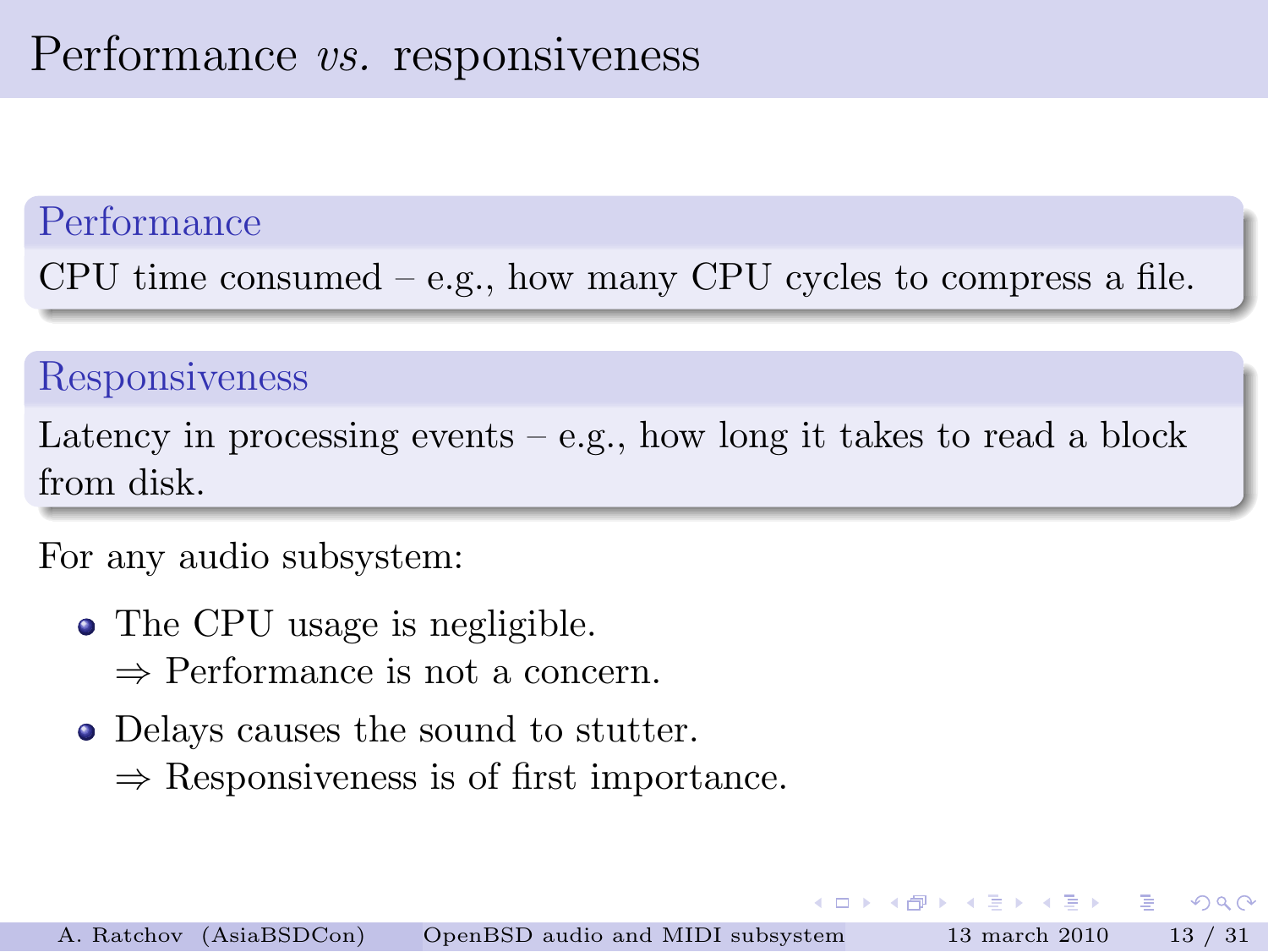# User-space vs. kernel: extra latency?

### What is latency?

The time between a program produces samples and the time they are played.

- Samples are buffered.
- Buffers are consumed at fixed rate (sample rate).
- $\Rightarrow$  The latency *is* the buffer usage.

### No extra latency

Whether buffers are located in kernel or user space doesn't matter for the latency.

E.

イ押 トラ ミチャラー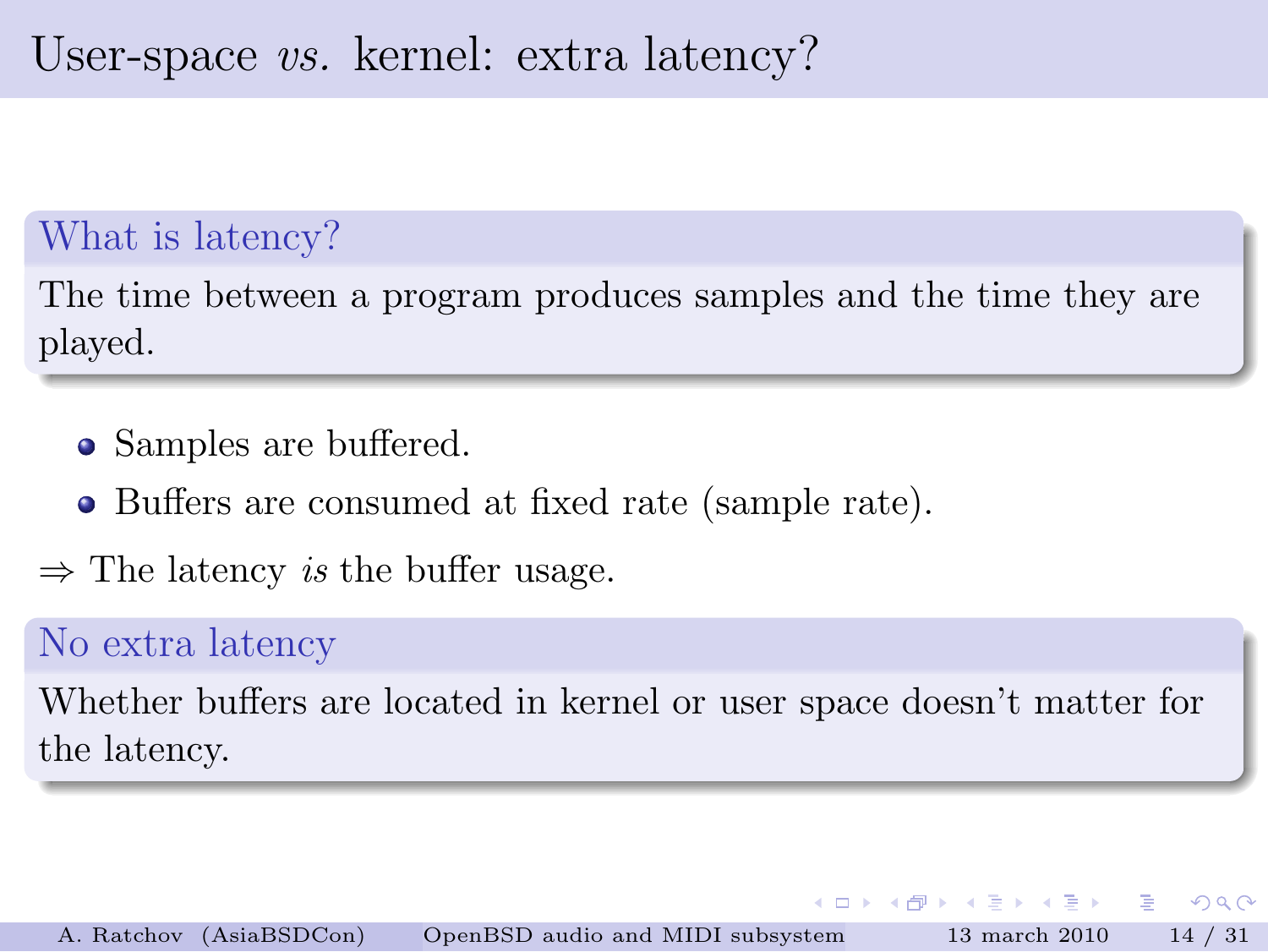### Why do the sound stutter?

The machine is busy, the program (or the audio subsystem) don't get enough CPU to produce samples to play.

#### During a load burst:

- User-space components may underrun.
- Kernel components can't underrun.

 $\Rightarrow$  During a load burst, the application underruns, so we're toast. No matter whether the audio subsystem has user-space components.

マーター マーティング

 $\Omega$ 

#### Fixing stuttering

- Write programs that don't block.
- Give enough CPU to programs.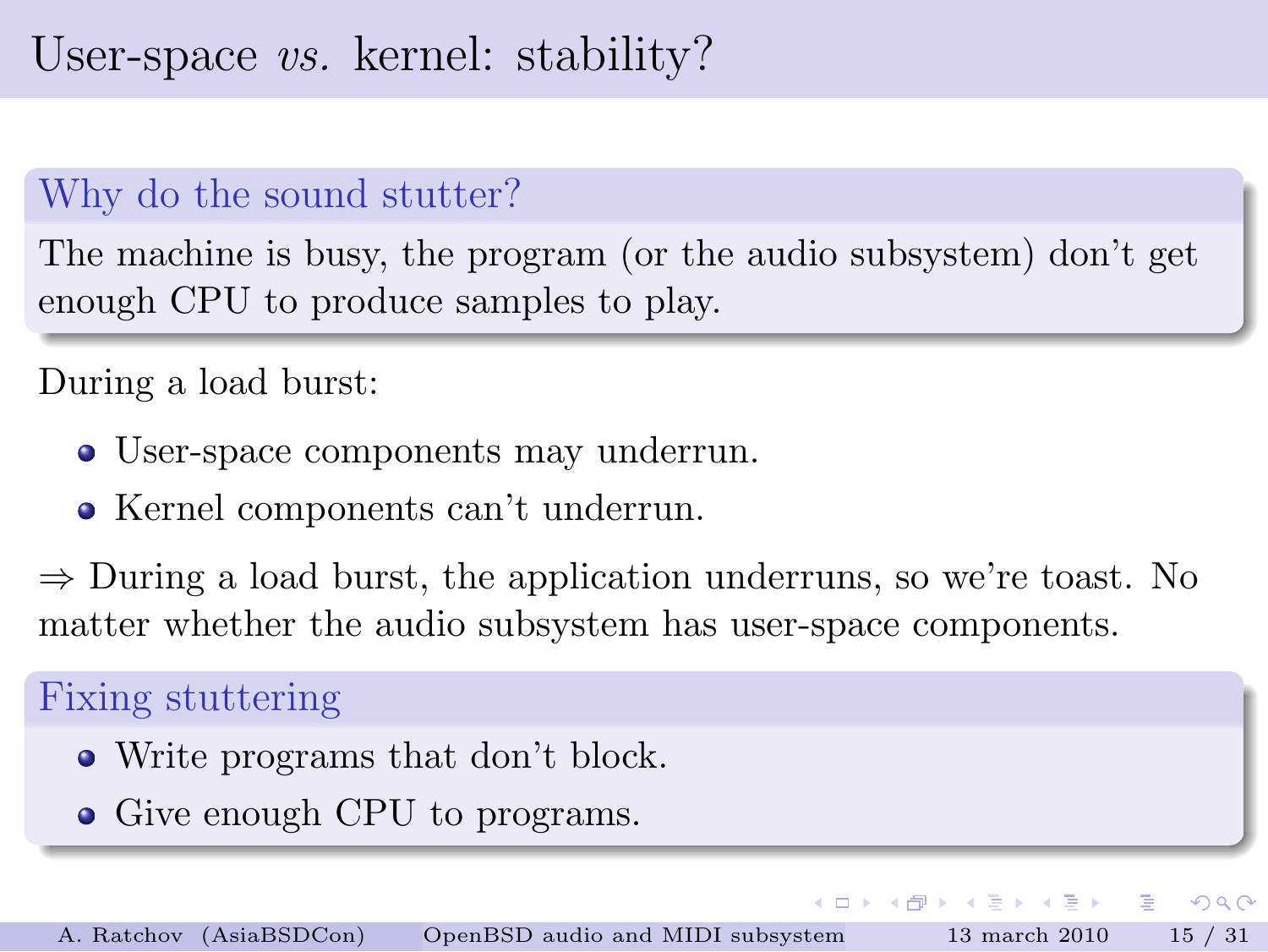# Sample formats choice

- $\bullet$  Integers (a.k.a fixed point numbers) yes.
	- $\blacktriangleright$  Any combination of width, signedness, byte order and alignment.
	- ► Used by most hardware.
- IEEE floats used only in the  $[-1, 1]$  range no.
	- ► Equivalent to integers (fixed range).
	- $\triangleright$  Trivial to convert from/to integers (FPU required).
	- ► Mostly used to save development costs.
- $\mu$ -law  $\&$  a-law no.
	- ► Not usable for audio processing (not linear).
	- ▶ Already handled by telephony applications.
- Encrypted/compressed opaque formats no.
	- ▶ Not desirable (computers are to process data).
	- $\blacktriangleright$  Alternatives exist, *i.e.*, the user is not locked.

<span id="page-15-0"></span>KILIK KARIK KEN I EL YOKO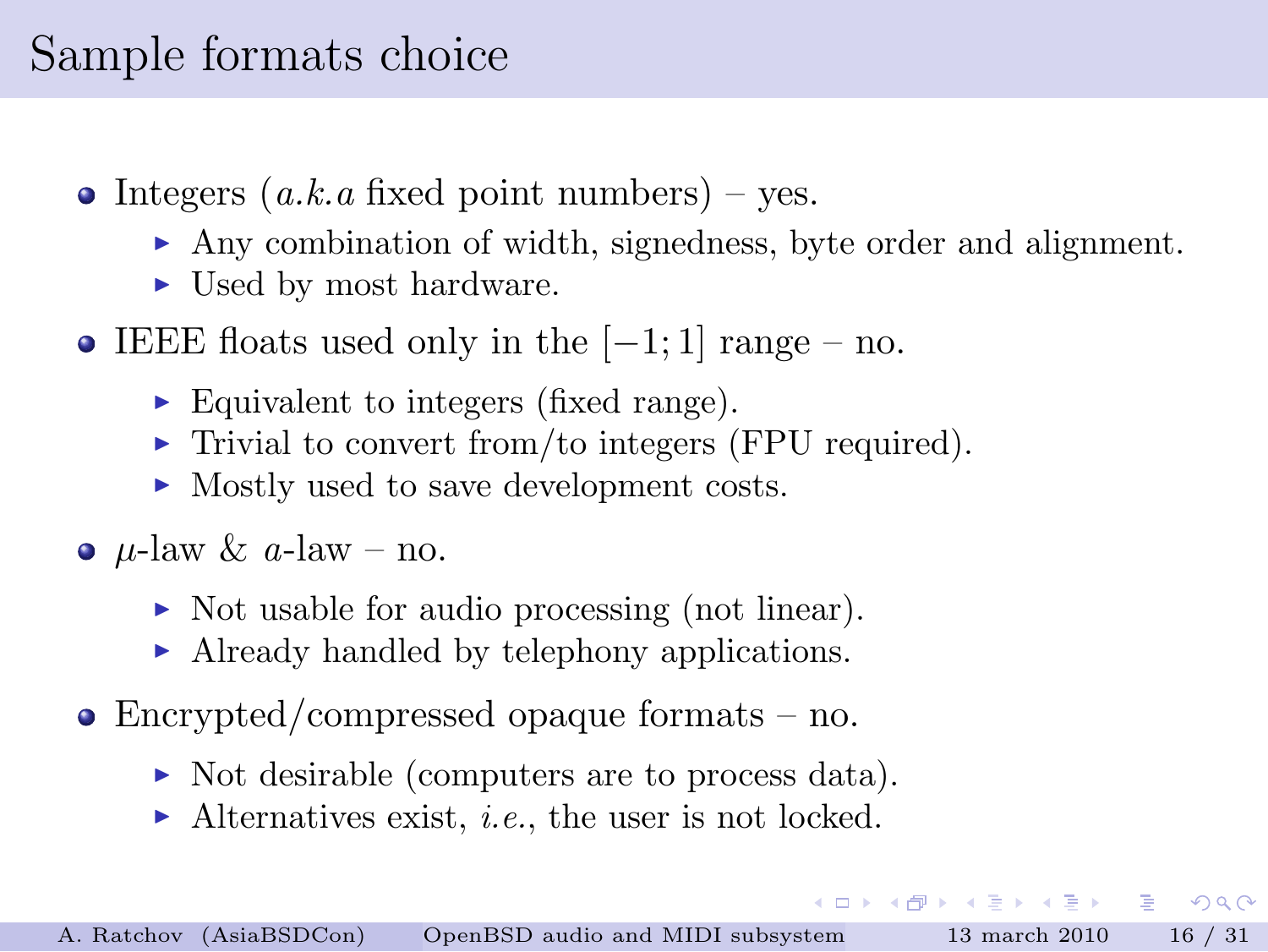## Architecture and implementation

 $(0,1)$   $(0,1)$   $(0,1)$   $(1,1)$   $(1,1)$   $(1,1)$ 

 $\equiv$ 

<span id="page-16-0"></span> $299$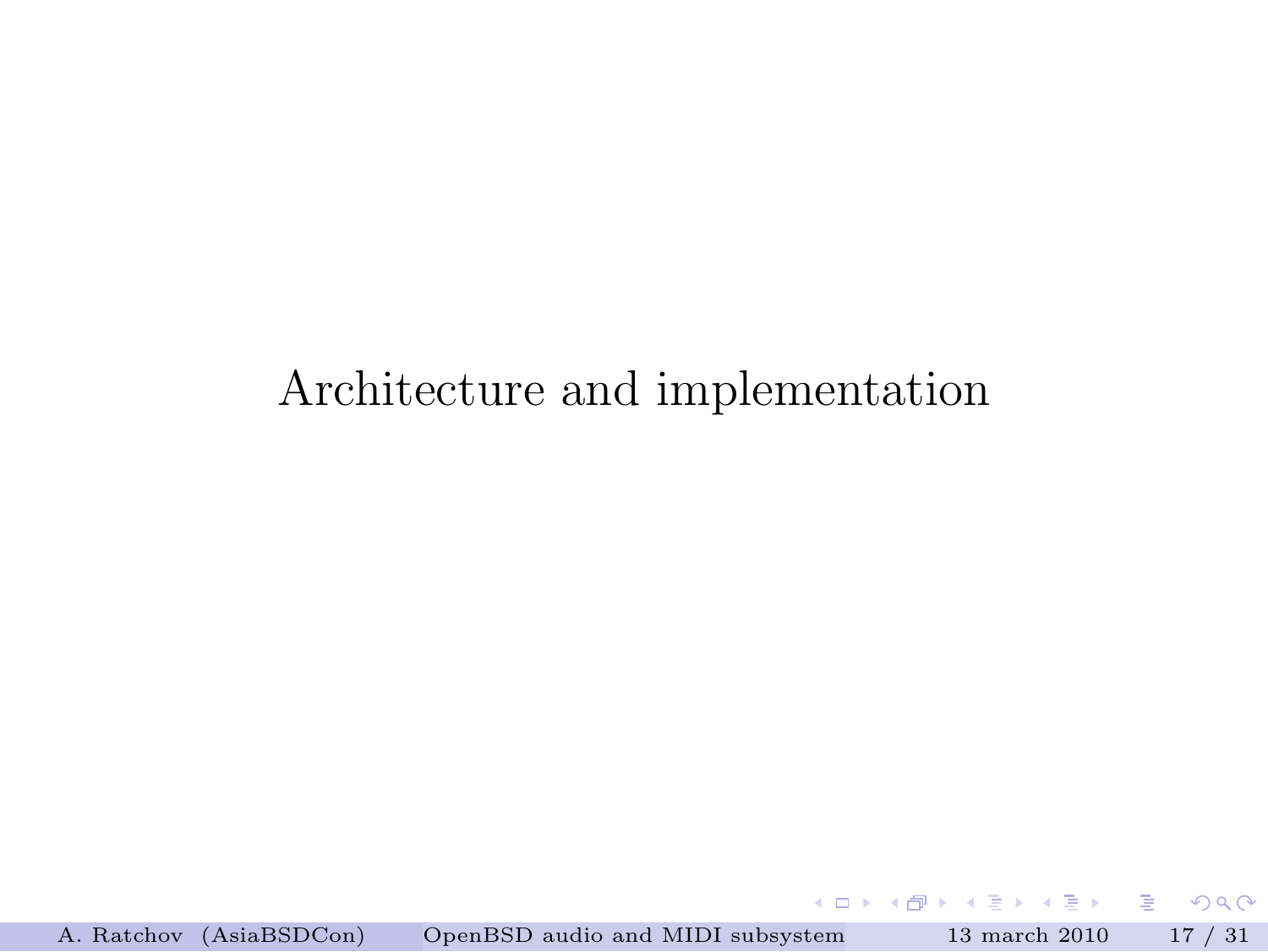# Overview

- Audio server
	- ► Conversions, resampling, mixing, channel mapping.
	- $\triangleright$  Subdevices per-subdevice properties.
	- ▶ MIDI controlled per-application volume.
	- ▶ MIDI exposed clock source for non-audio applications.
	- ► MIDI controlled synchronization between applications.
- MIDI server software MIDI thru box
	- $\blacktriangleright$  "hub" for MIDI data.
	- ► Software or hardware can be connected to it.
- Library-based programming interface
	- ► Very simple.
	- $\triangleright$  Mimics kernel APIs (read, write, ...).
	- ▶ No need to handle synchronization and error recovery.

KOL KALLARIN (B. A. B. KORA)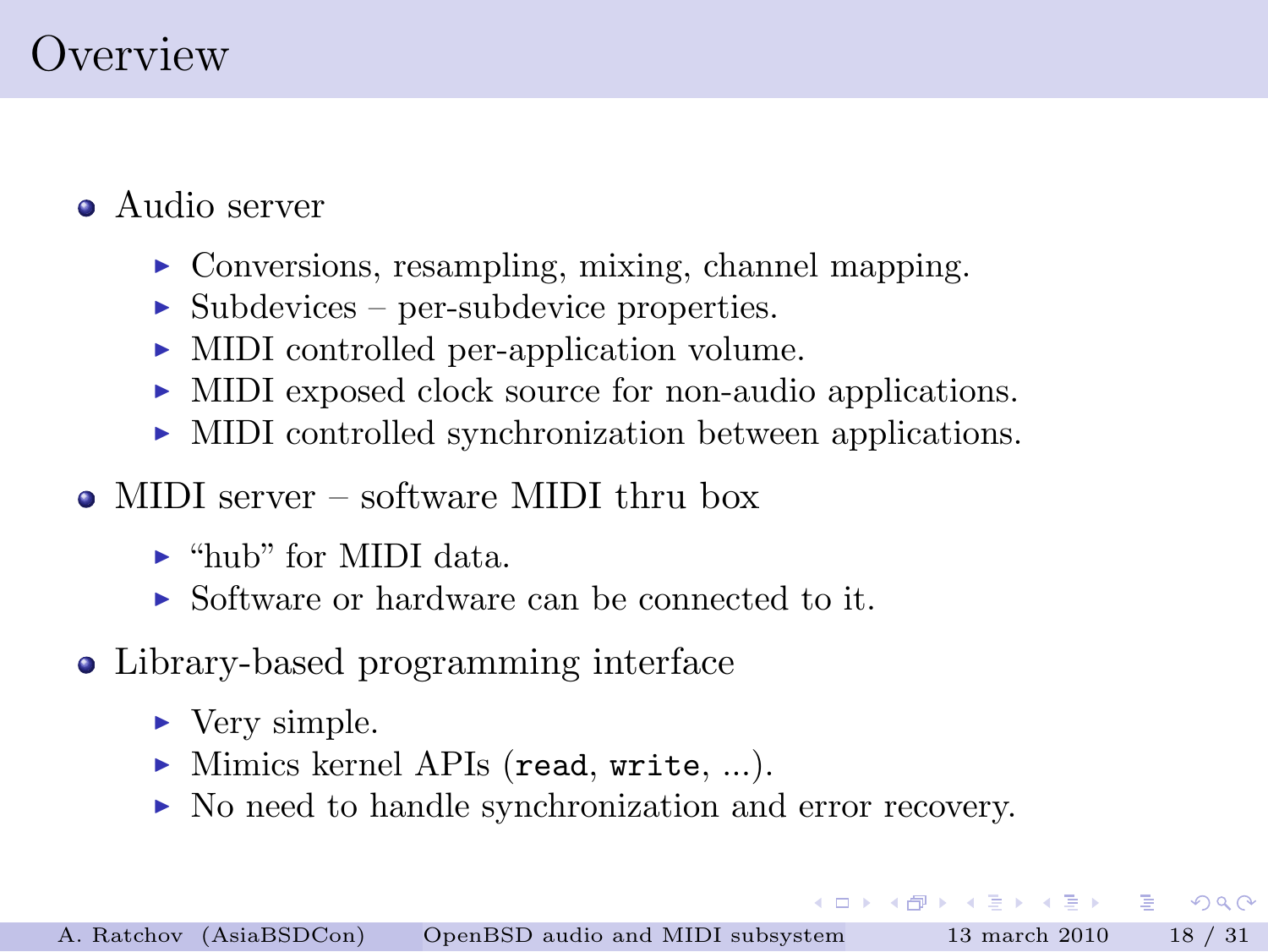# Audio server architecture - processing chain

The audio server framework:

Elementary data processing units with:

- $\triangleright$  conversions, resampling (1 input, 1 output),
- $\blacktriangleright$  mixing (N inputs, 1 output),
- $\blacktriangleright$  channel extraction (1 input, N outputs),
- socket I/O, file I/O (either no inputs or no outputs).
- Processing units are interconnected by FIFOs.
- Event-driven framework for non-blocking I/O (no threads).

#### $Server = network of elementary units$

Server behavior is determined by:

- the choice of processing units,
- the way they are interconnected.

<span id="page-18-0"></span>E.

 $(0,1)$   $(0,1)$   $(0,1)$   $(1,1)$   $(1,1)$   $(1,1)$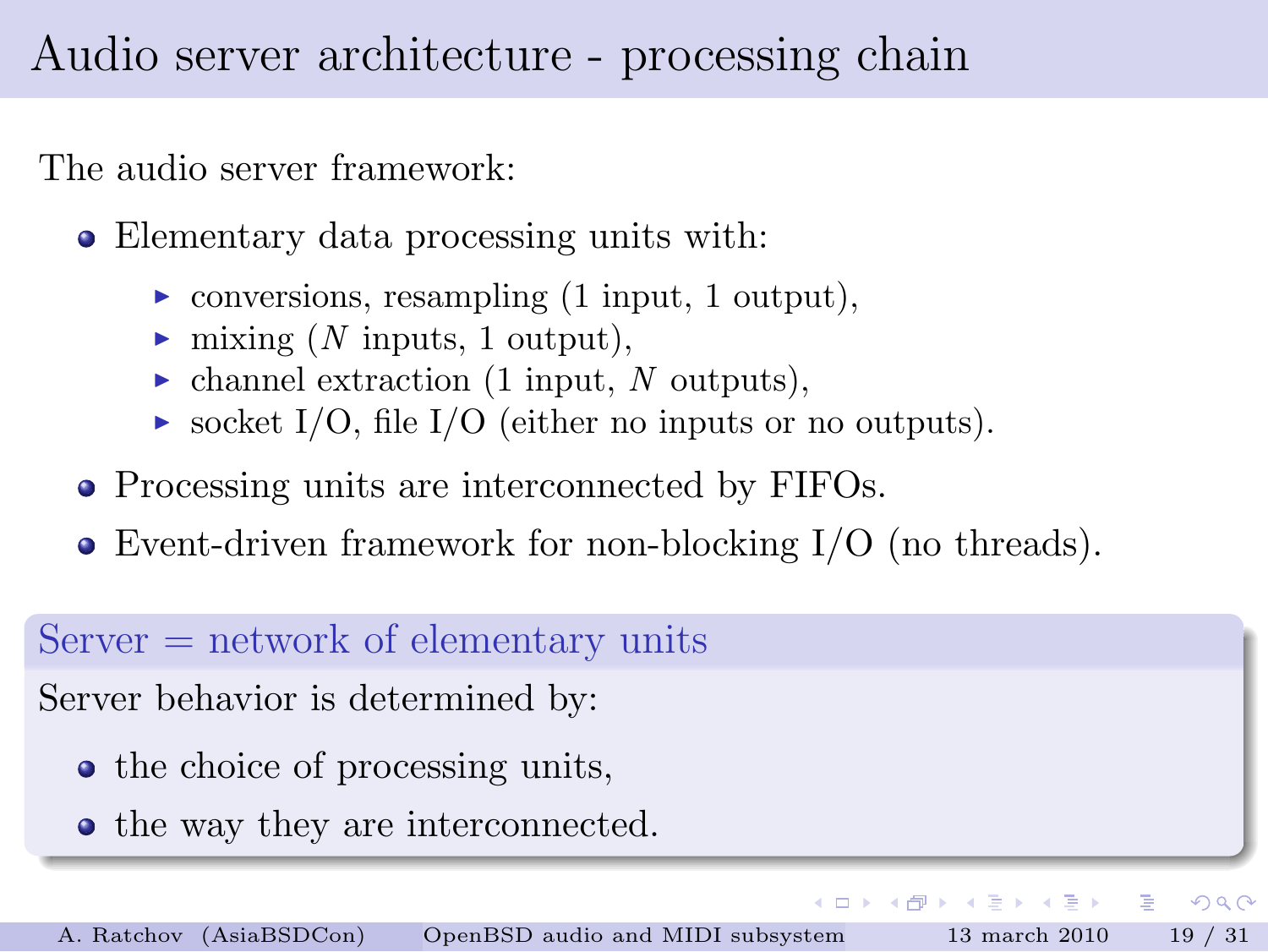### Audio processing chain – server example



舌 **B** B  $2Q$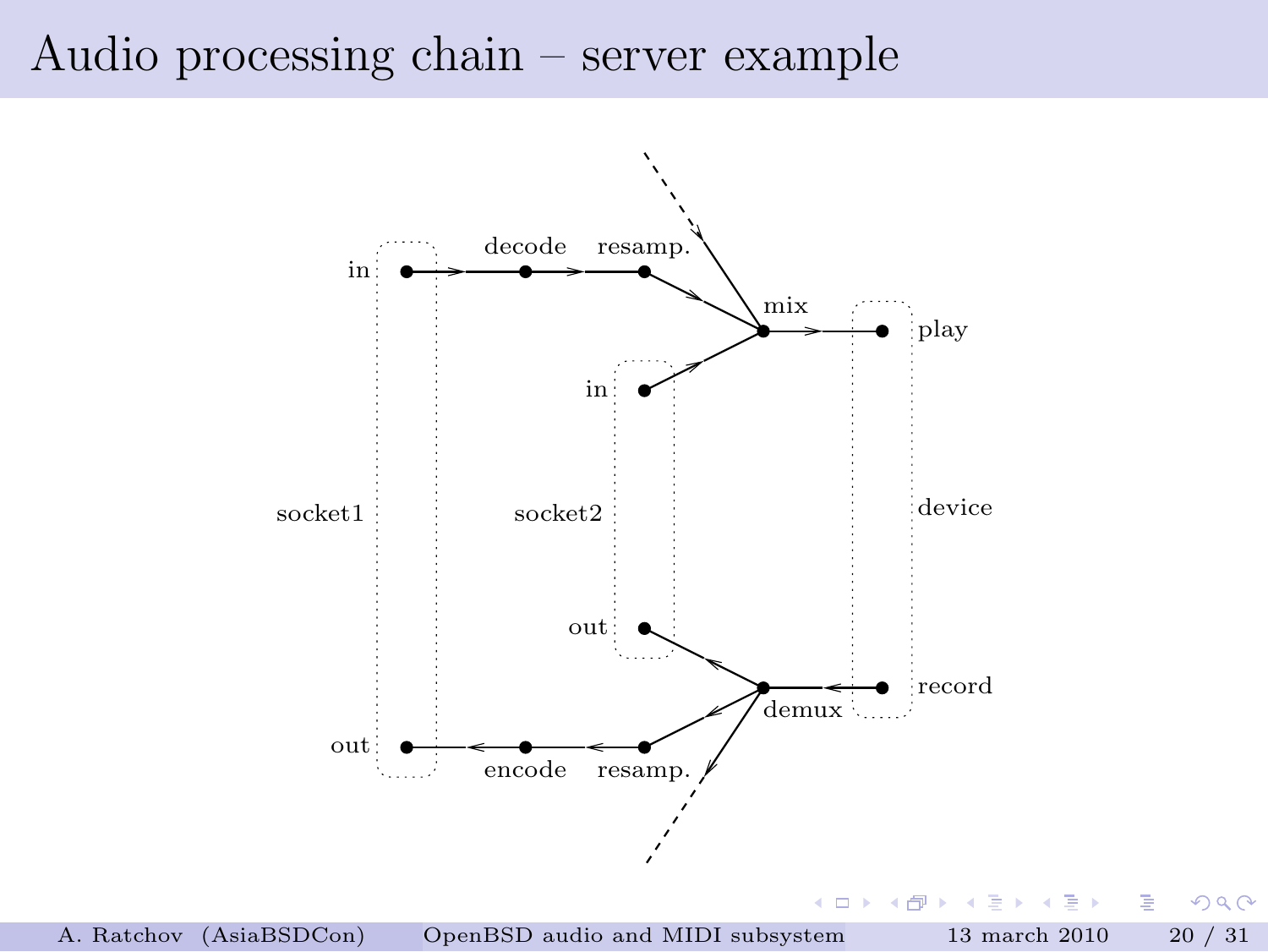### Audio processing chain – non-server example

file1 and file2 are mixed/merged and the result is stored into file3 and file4 (of different formats).



 $2Q$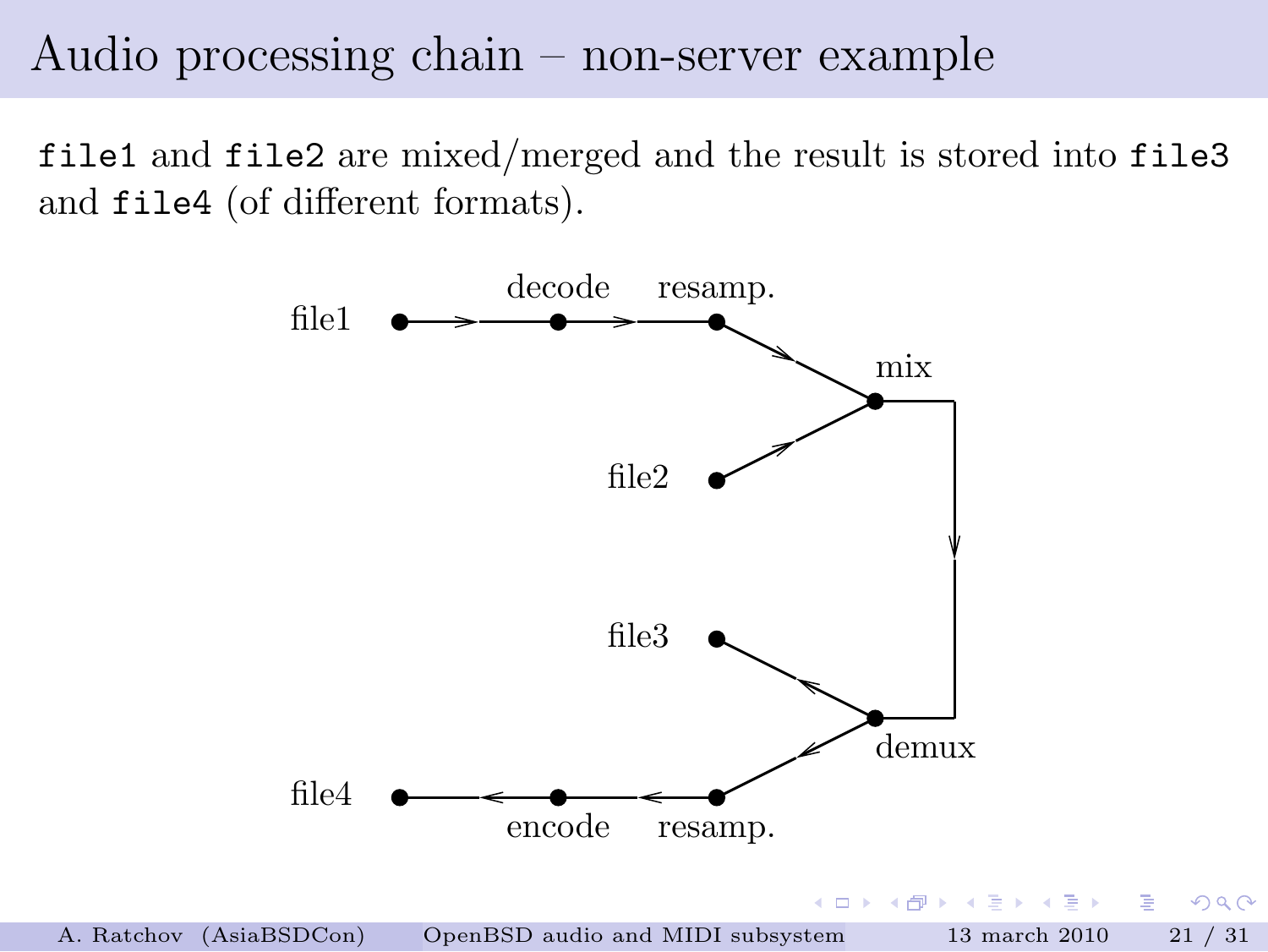# Latency – flow control



Minimum theoretical latency:

• Single application:

2 blocks (1 for the device + 1 for the application).

• Server with independent applications: 1 extra block to allow 1 application to underrun without disturbing others.

Current implementation allows 3-block latency (i.e., the minimum).

イロト イ押 トイヨ トイヨ トー

D-1  $\Omega$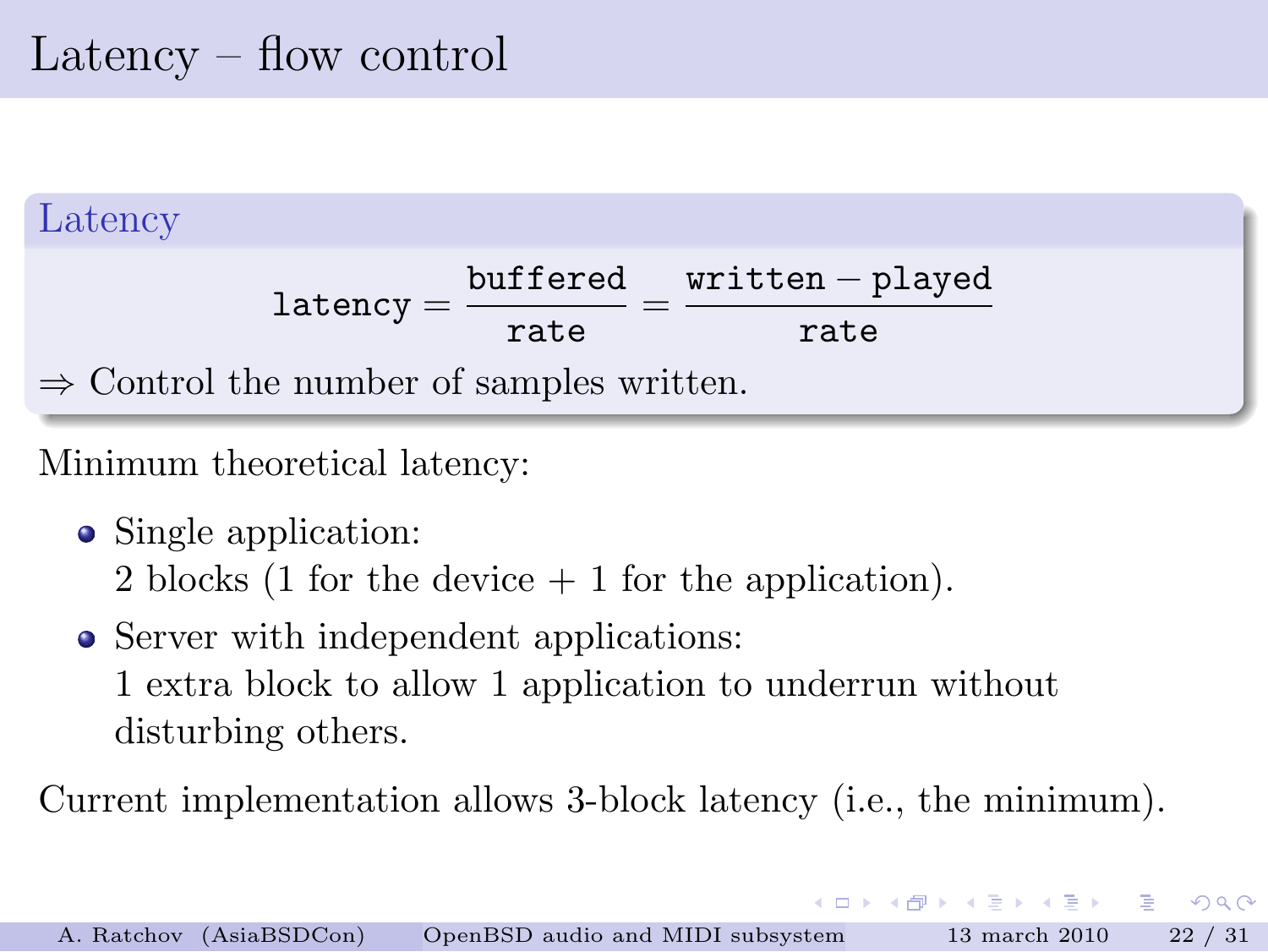# MIDI controlled per-application volume

### Why MIDI control?

- Standard since 1985.
- Very simple to use and impliment.
- Both software and hardware support MIDI.

### Current limitations:

- Which MIDI channel corresponds to which application? Mapping should be exposed through the standard mixer interface.
- No MIDI control utility in OpenBSD yet one must use the bulky MIDI hardware or non-OpenBSD software.

. . . work in progress!

 $\mathcal{A}$   $\mathcal{B}$   $\rightarrow$   $\mathcal{A}$   $\mathcal{B}$   $\rightarrow$   $\mathcal{A}$   $\mathcal{B}$   $\rightarrow$ 

<span id="page-22-0"></span> $\Omega$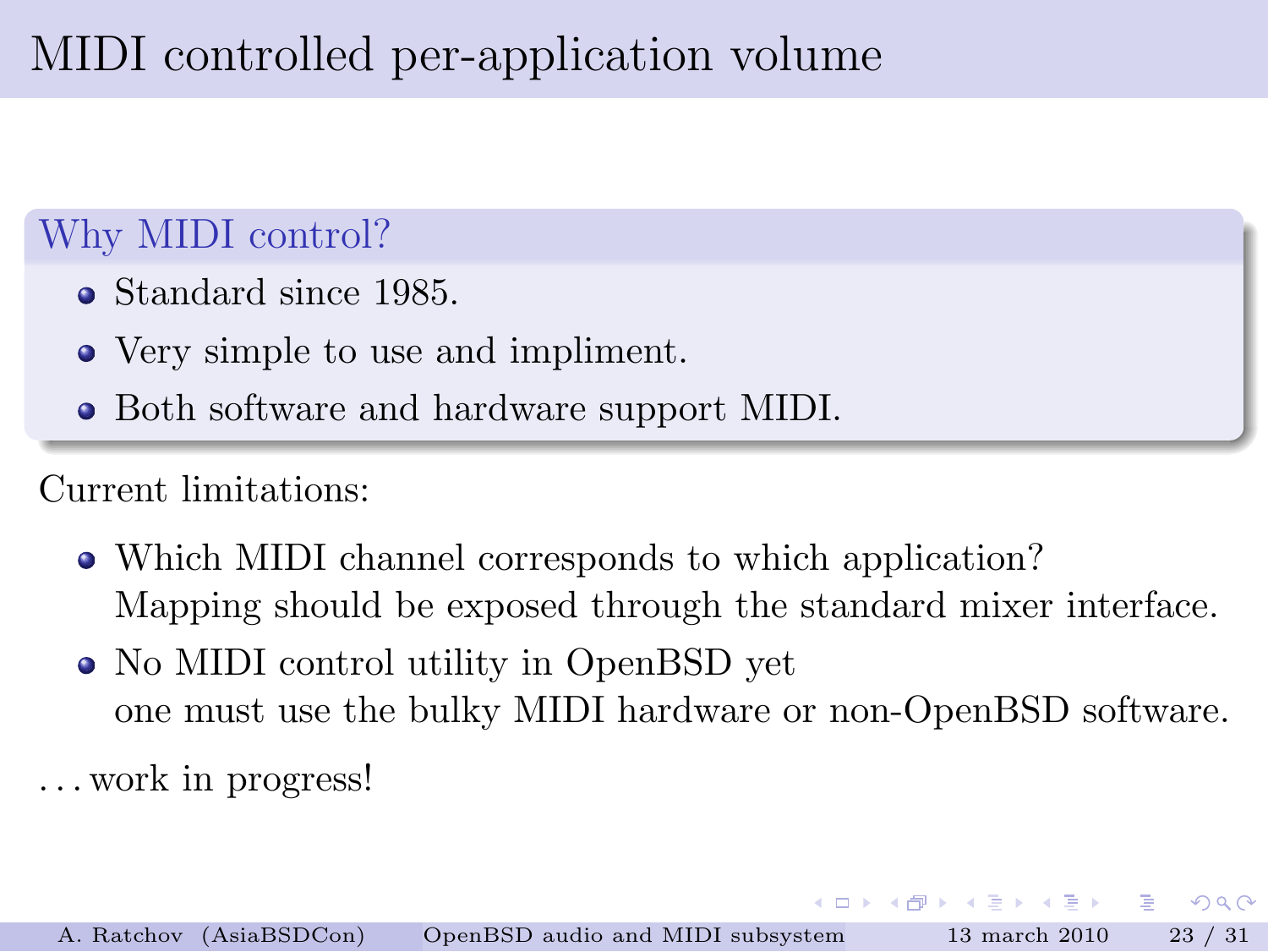# MIDI controlled synchronization

#### Start process

- MMC "start" message blocks all streams.
- Once all streams are ready, the server starts.

 $\Rightarrow$  No need to modify application code.

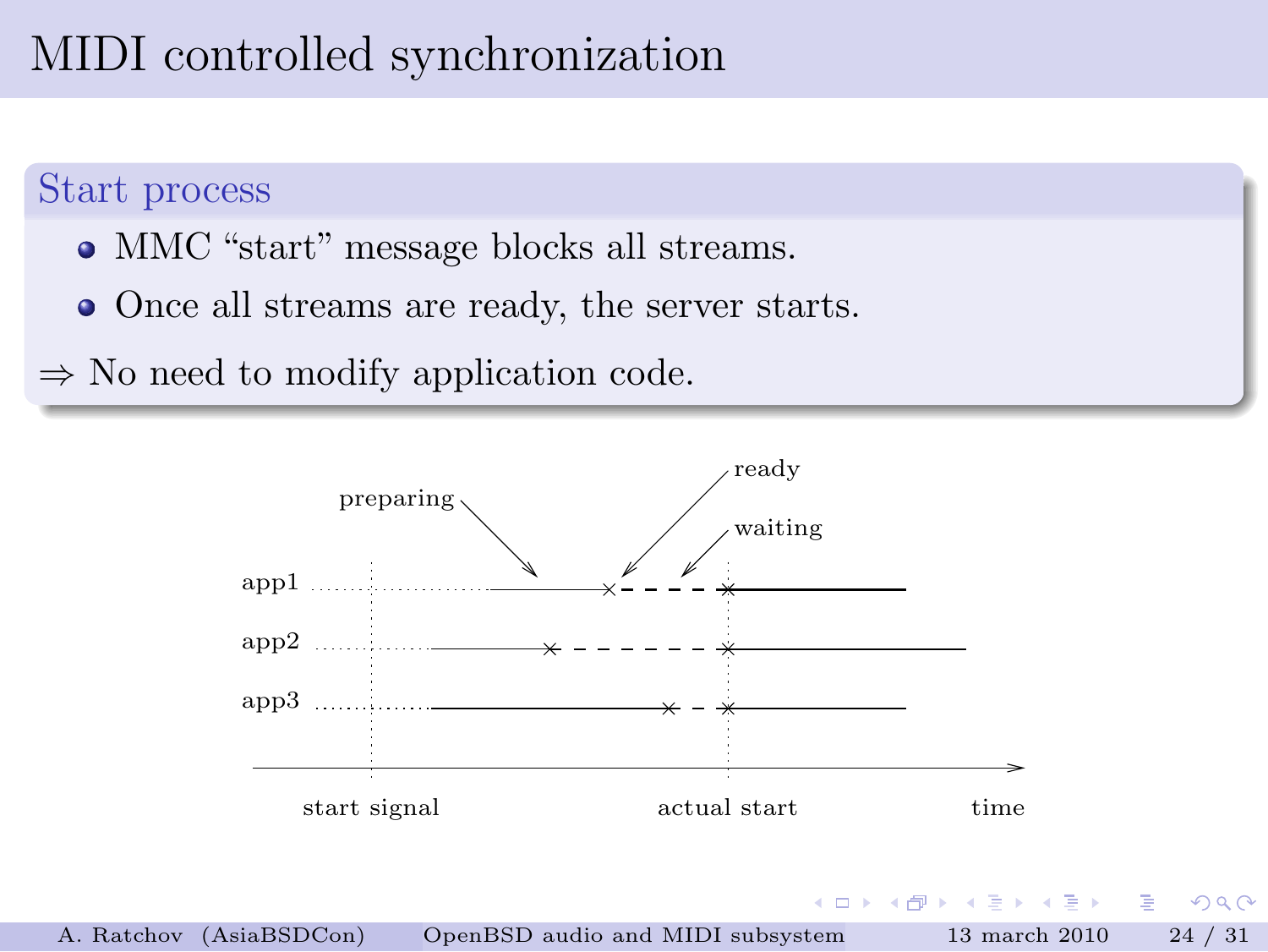### Why?

Allows MIDI-aware software (or hardware!) to be synchronized to non-MIDI-aware audio programs.

### Typical scenario:

- The user manipulates a MIDI sequencer.
- The sequencer controls audio streams.
- The audio server sends feedback to the sequencer.
- The sequencer stays in sync to audio streams.
- $\Rightarrow$  Simple programs work together to achieve a complex task.

 $\left\{ \left\vert \mathbf{a}\right\vert \mathbf{b}\right\}$  , and  $\left\vert \mathbf{a}\right\vert$  is a set of  $\mathbf{b}$  is

 $\Omega$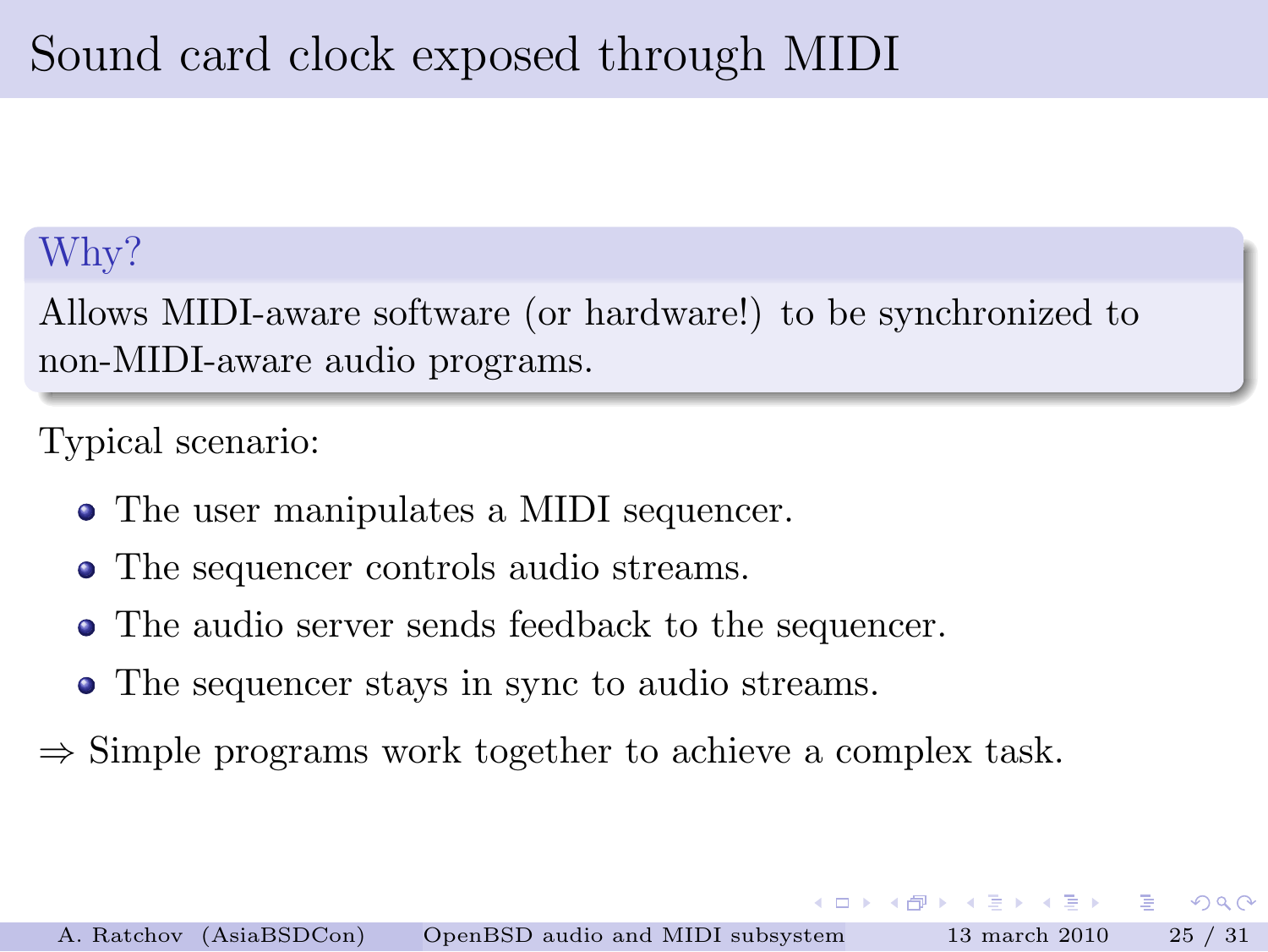## Examples

A. Ratchov (AsiaBSDCon) [OpenBSD audio and MIDI subsystem](#page-0-0) 13 march 2010 26 / 31

メロメ メタメ メミメ メミメー

<span id="page-25-0"></span> $\equiv$  990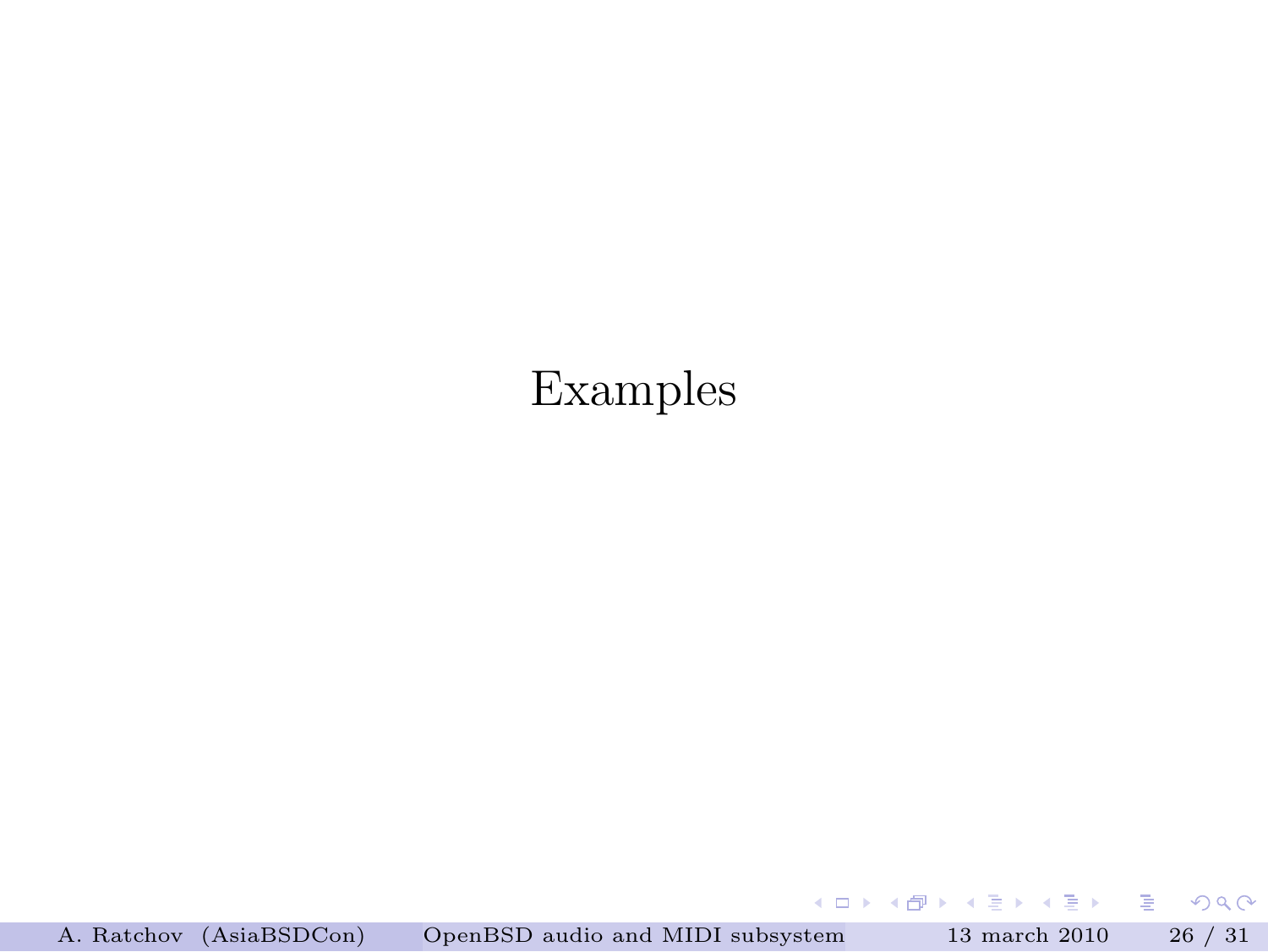# Example: MIDI sequencer, audio player, audio recorder



Without the audio server and the MIDI thru box, the same task would require a monolithic application.

| A. Ratchov (AsiaBSDCon) | OpenBSD audio and MIDI subsystem | $13$ march $2010$ | 27/31 |
|-------------------------|----------------------------------|-------------------|-------|

**KORK (FRAGE) E DAG**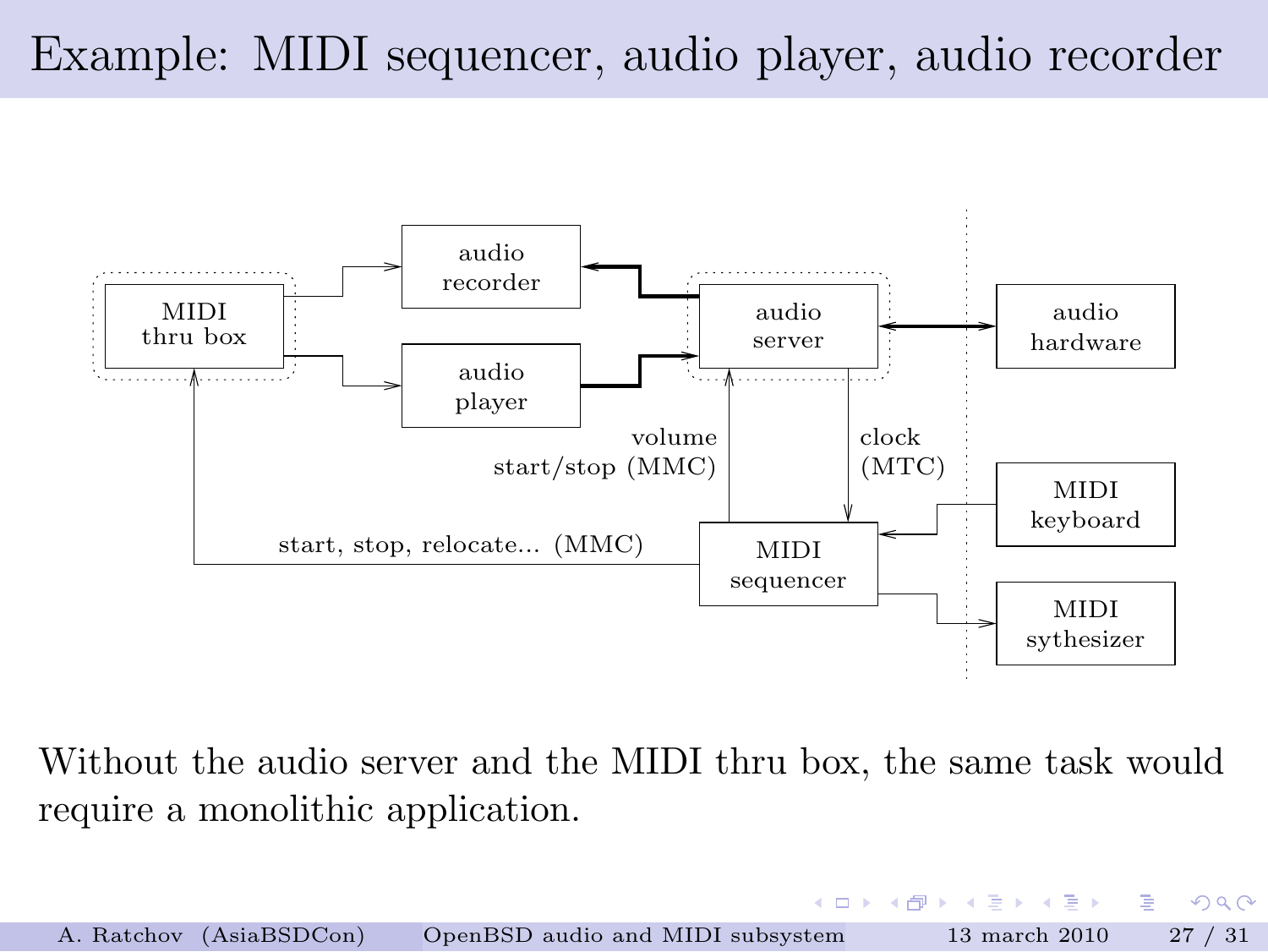# Integration in OpenBSD

• Single binary – to start the server on the default device:

\$ aucat -l

No configuration file, options are on the command line: E.g., to create "spkr" and "hp" subdevices:

\$ aucat -l -c 0:1 -s spkr -c 2:3 -s hp

Audio player, recorder and off-line conversion utility:

\$ aucat -i file\_to\_play.wav

Devices can be either hardware (character devices) or software subdevices (server connections) new naming scheme is required:

```
<type>:<unit>[.subdevice]
```
KILIK KARIK KEN I EL YOKO

```
E.g., "aucat: 0.hp", "rmidi: 5", "midithru: 0", ...
```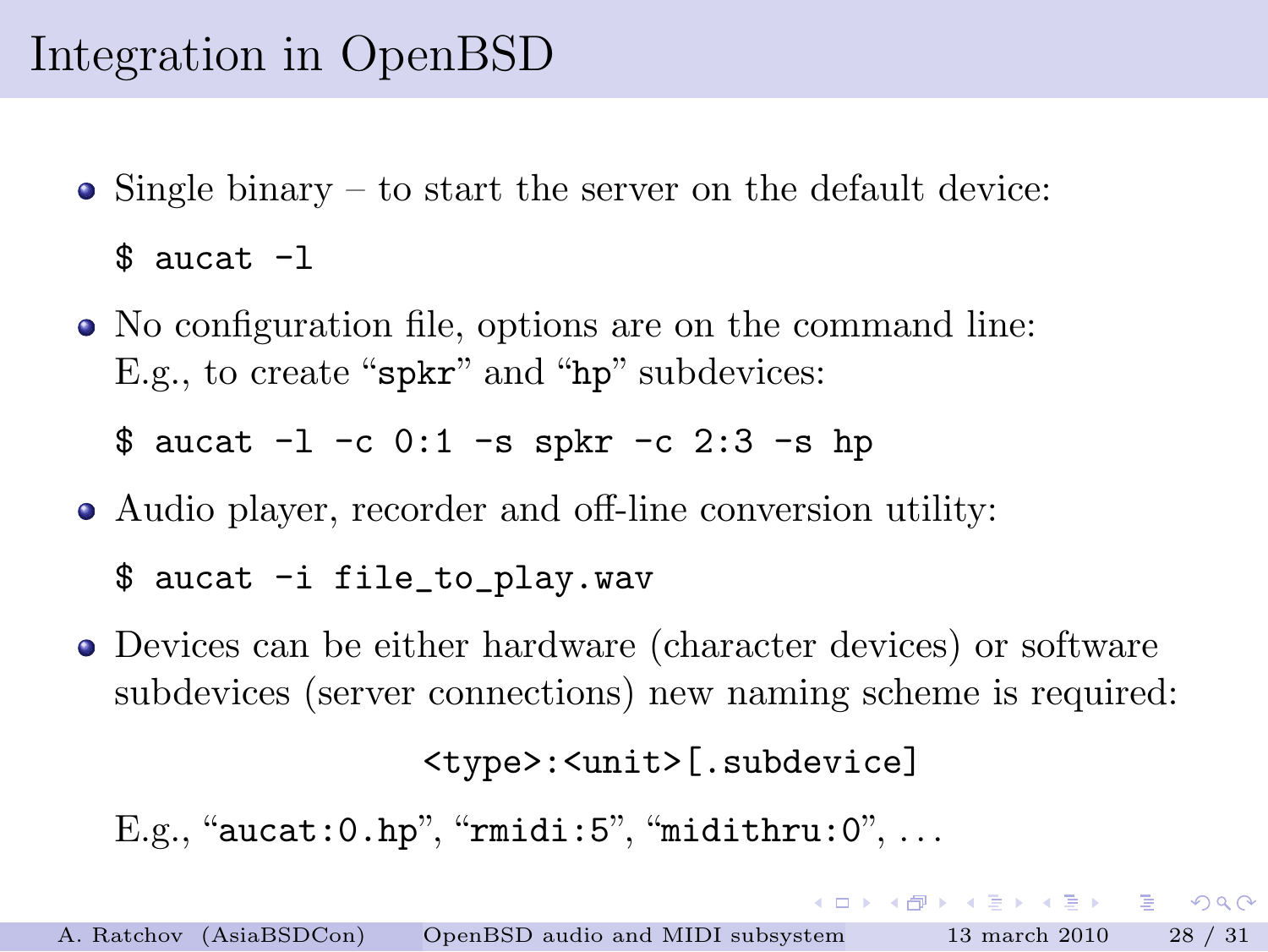## Demo: simple tools working together



### • Playing two files simultaneously.

- Controlling volume through MIDI.
- Synchronizing a MIDI sequencer to record automation.

イロト イ押ト イヨト イヨト

 $\Omega$ 

∍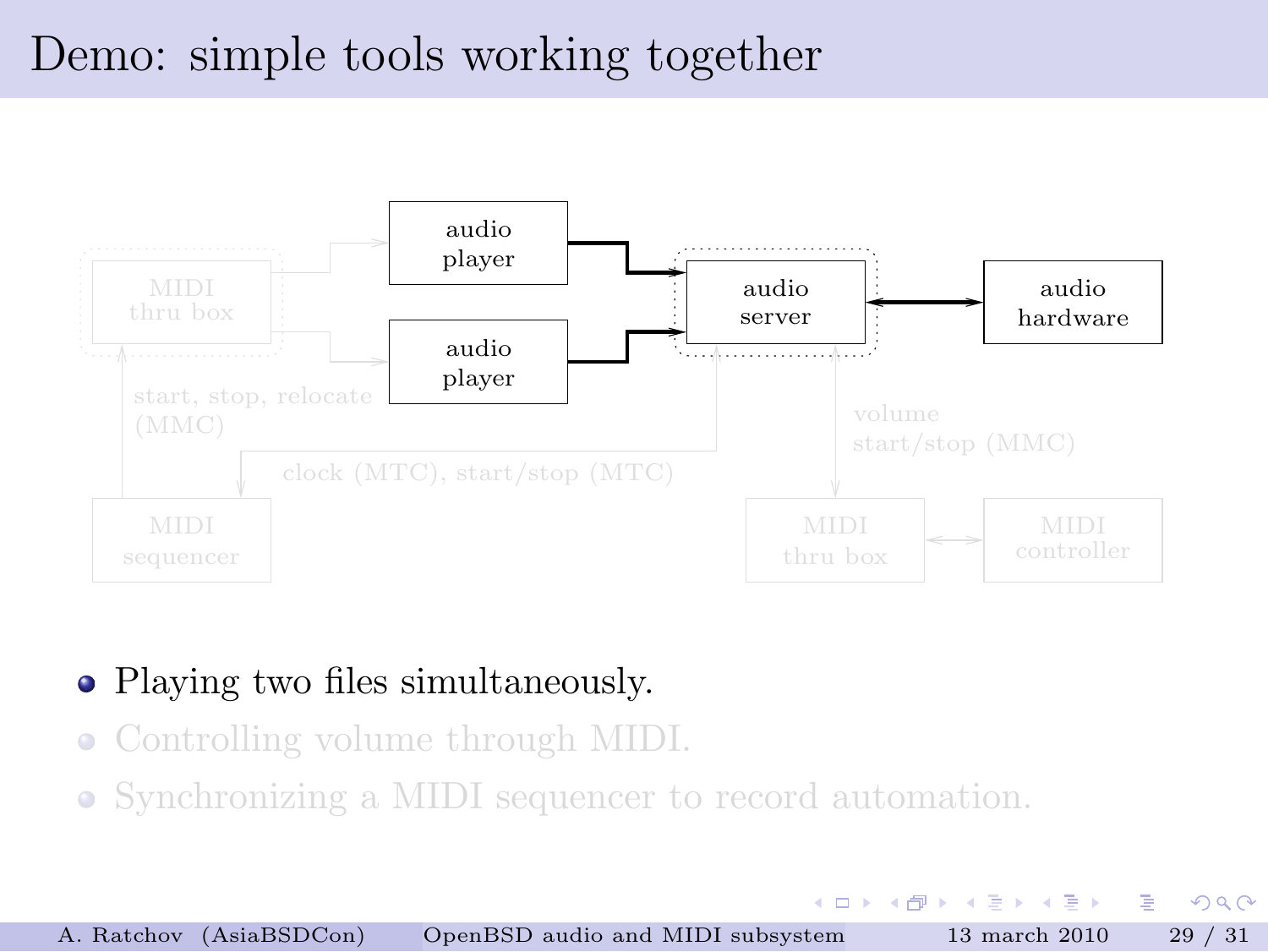## Demo: simple tools working together



- Playing two files simultaneously.
- Controlling volume through MIDI.
- Synchronizing a MIDI sequencer to record automation.

イロト イ押ト イヨト イヨト

 $\Omega$ 

∍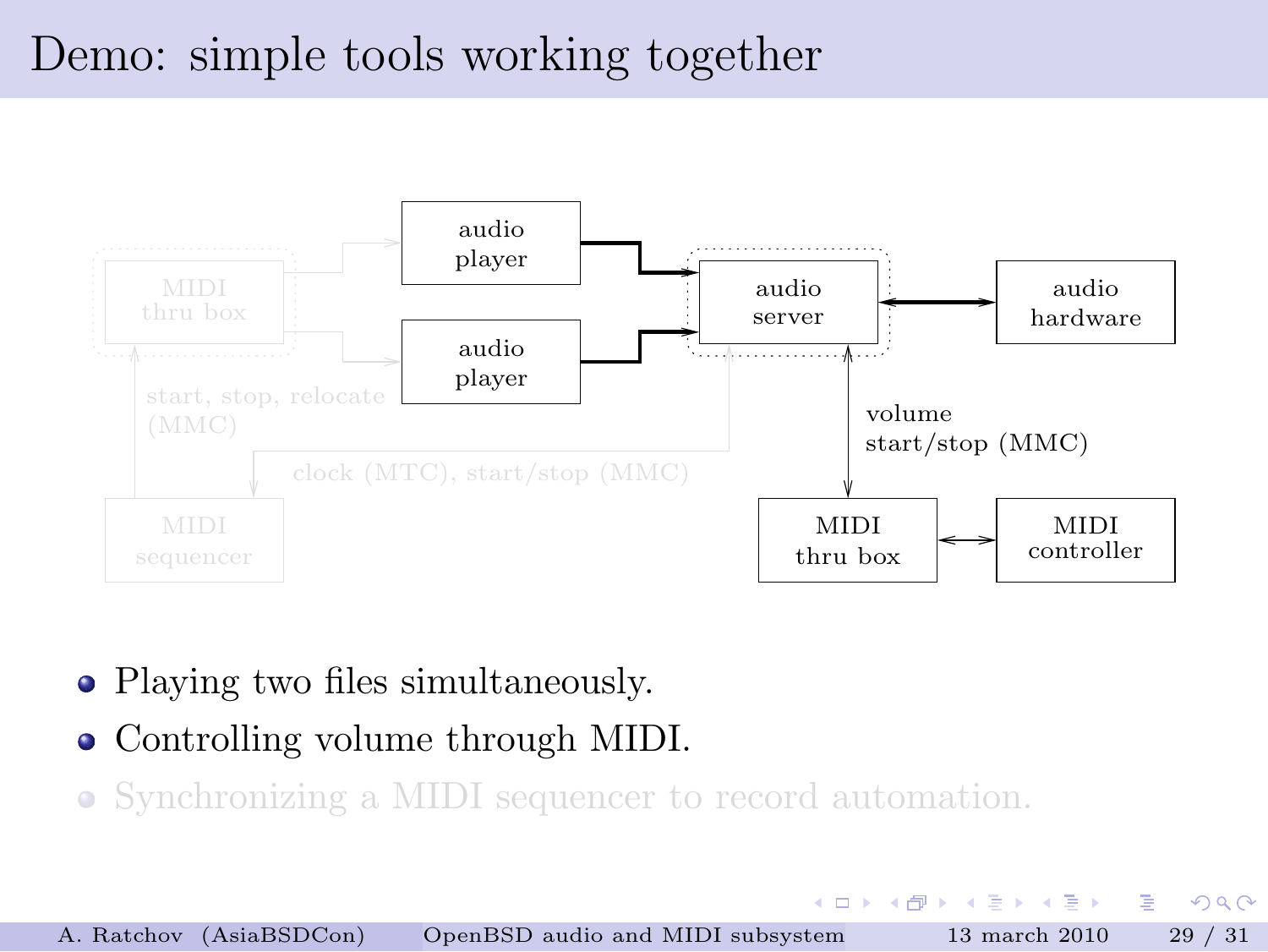## Demo: simple tools working together



- Playing two files simultaneously.
- Controlling volume through MIDI.
- Synchronizing a MIDI sequencer to record automation.

4 0 8

 $\mathbf{A} \oplus \mathbf{B}$   $\mathbf{B} \oplus \mathbf{A} \oplus \mathbf{B}$ 

 $\rightarrow$   $\equiv$   $\rightarrow$ 

 $QQ$ 

∍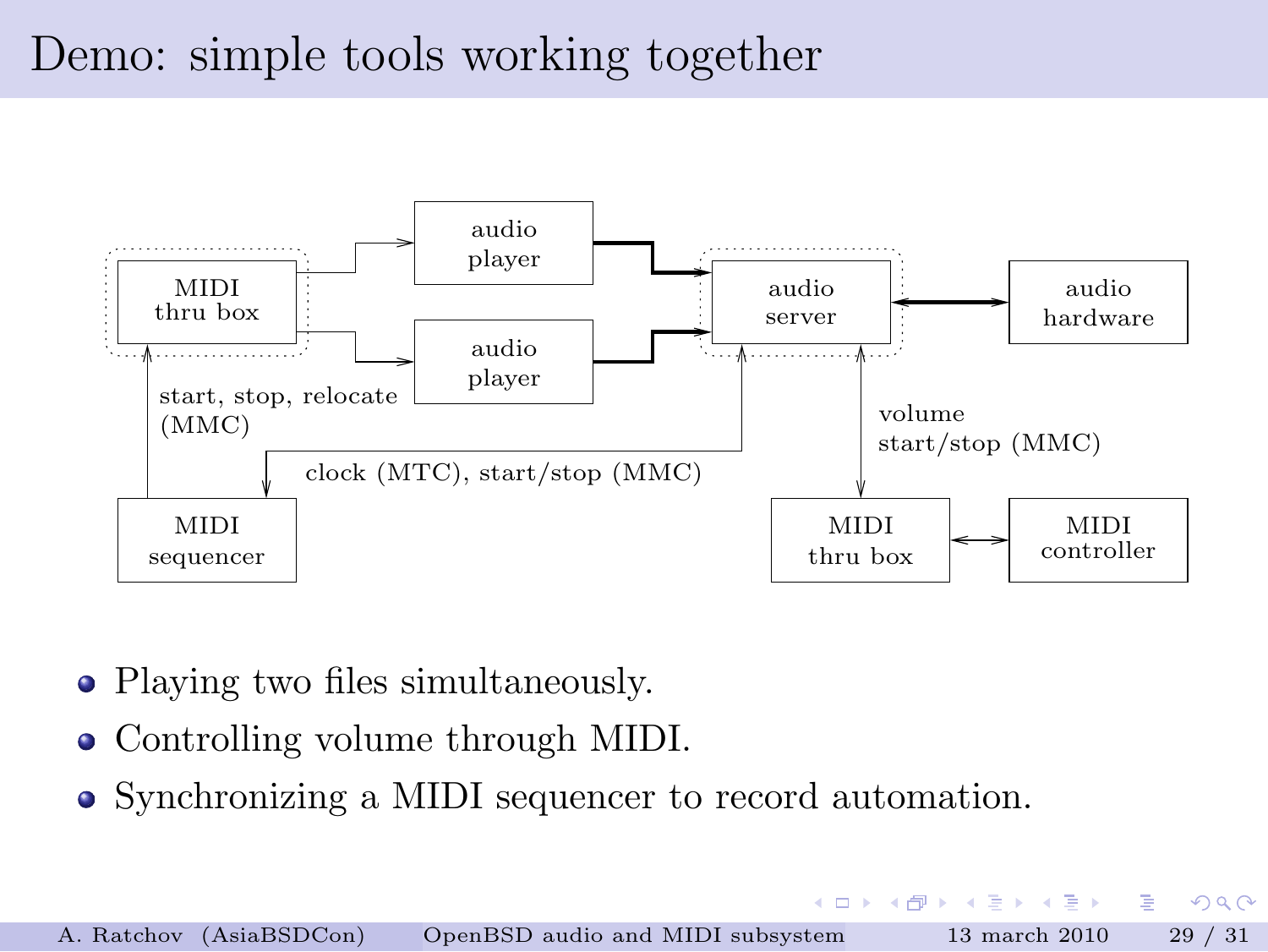- $\bullet$  Less is more keep it simple!
- Port more code to sndio, improve quality of existing code.
- $\bullet$  MIDI mixer use a single mixer framework.
- Record played streams (e.g., record from softsynths).
- Avoid useless data copying use shared memory.

イロト イ押ト イヨト イヨト

<span id="page-31-0"></span> $E = \Omega Q$